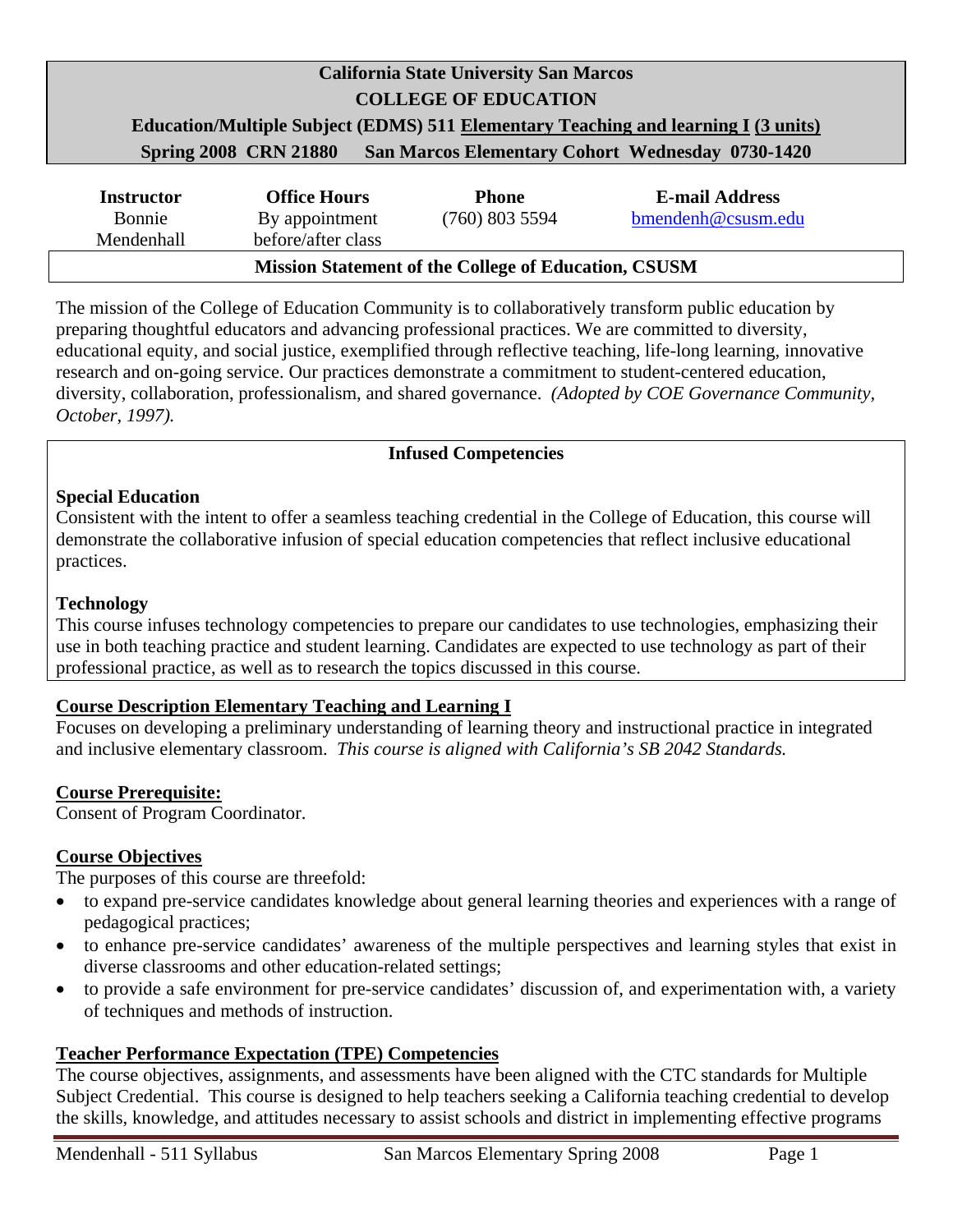for all students. The successful candidate will be able to merge theory and practice in order to realize a comprehensive and extensive educational program for all students. You will be required to formally address the following TPE in this course.

TPE 6d – Engaging and supporting all learners (Student Study Team Assignment)

TPE 9 – Instructional planning (long and short term goals)

#### **Required Text**

- Grant, Carl. A. & Gillette, Maureen. (2005). *Learning to Teach Everybody's Children: Equity, Empowerment and Education that is Multicultural.* Thomson & Wadsworth.
- Choate, J. S. (2000) *Successful Inclusive Teaching (4<sup>th</sup> ed.*). Needham, MA: Allyn & Bacon.
- Turnbull A., Turnbull, R. & Wehmeyer, M.L. (2007). *Exceptional Lives: Special Education in Today's Schools, 5th Ed*. Upper Saddle River, New Jersey: Pearson, Merrill Prentice Hall.
- Villa, R. A. and Thousand, J. S. (2005). *Creating an Inclusive School (2nd ed.).* Alexandria, VA: Association for Supervision and Curriculum Development.
- Task Stream Electronic Portfolio, Must register and pay fee online prior to first class @ www.TaskStream.com (register for duration of credential program).

#### **Recommended Texts**

• Tomlinson, Carol Ann. (1999). *The Differentiated Classroom: Responding to the needs of all learners.* Alexandria, VA: Association for Supervision and Curriculum Development. (Available as an e-book online through the CSUSM Library.)

## **Authorization to Teach English Learners**

This credential program has been specifically designed to prepare teachers for the diversity of languages often encountered in California public school classrooms. The authorization to teach English learners is met through the infusion of content and experiences within the credential program, as well as additional coursework. Students successfully completing this program receive a credential with authorization to teach English learners. *(Approved by CCTC in SB 2042 Program Standards, August 02)* 

#### **Students with Disabilities Requiring Reasonable Accommodations**

Students with disabilities who require reasonable accommodations must be approved for services by providing appropriate and recent documentation to the Office of Disable Student Services (DSS). This office is located in Craven Hall 5205, and can be contacted by phone at (760) 750-4905, or TTY (760) 750-4909. Students authorized by DSS to receive reasonable accommodations should meet with me during office hours in order to ensure confidentiality.

**All University Writing Requirement:** In keeping with the All-University Writing Requirement, all 3 unit courses must have a writing component of at least 2,500 words. This will be met through written reactions and reflections related to assigned readings/assignments.

## **Plagiarism**

As an educator, it is expected that each student will do his/her own work, and contribute equally to group projects and processes. Plagiarism or cheating is unacceptable under any circumstances. If you are in doubt about whether your work is paraphrased or plagiarized see the Plagiarism Prevention for Students website http://library.csusm.edu/plagiarism/index.html. If there are questions about academic honesty, please consult the University catalog.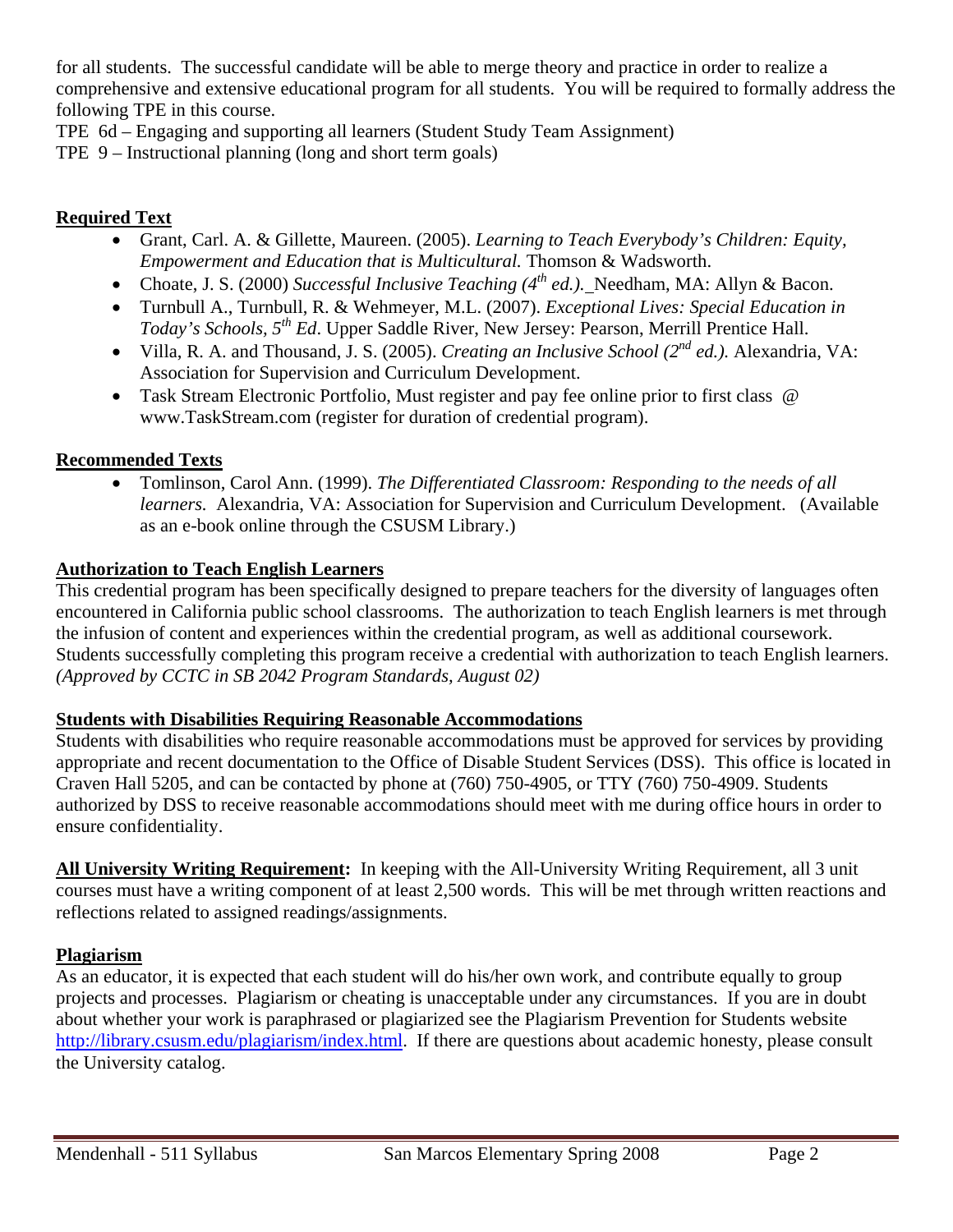#### **CSUSM Academic Honesty Policy**

- 1. Students will be expected to adhere to standards of academic honesty and integrity, as outlined in the Student Academic Honesty Policy. All written work and oral assignments must be original work. All ideas/materials that are borrowed from other sources must have appropriate references to the original sources. Any quoted material should give credit to the source and be punctuated with quotation marks.
- 2. Students are responsible for honest completion of their work including examinations. There will be no tolerance for infractions. If you believe there has been an infraction by someone in the class, please bring it to the instructor's attention.
- 3. The instructor reserves the right to discipline any student for academic dishonesty in accordance with the general rules and regulations of the university. Disciplinary action may include the lowering of grades and/or the assignment of a failing grade for an exam, assignment, or the class as a whole."
- 4. Incidents of Academic Dishonesty will be reported to the Dean of Students. Sanctions at the University level may include suspension or expulsion from the University.

## **Grading Policy**

- 1. All students will come prepared to class; readings and homework assignments are listed on the dates on which they are due.
- 2. All required work is expected to be on time. One grade level will be deducted for each class meeting for which it is late (e.g., an "A" assignment that is submitted one class session late will be marked down to a "B"). Unless prior instructor approval is secured, assignments will not be accepted three class sessions after which they are due. Exceptions will be handled on a case-by-case basis, as determined by the instructor. All work can be re-submitted for a higher grade with 5 points deducted: 20 point paper deducted to 15, 15 point paper deducted to 10.
- 3. All students will use Times Roman 12 fonts and double spaced on all written work. It is expected that students will proofread and edit their assignments prior to submission. Students will ensure that the text is error-free (grammar, spelling), and ideas are logically and concisely presented. The assignment's grade will be negatively affected as a result of this oversight. Each written assignment will be graded approximately 80% on content and context (detail, logic, synthesis of information, depth of analysis, etc.), and 20% on mechanics (grammar, syntax, spelling, format, uniformity of citation, etc.). All citations, where appropriate, will use American Psychological Association (APA) format. Consult American Psychological Association (APA) Manual,  $5<sup>th</sup>$  edition for citation guidance. There is a requirement of at least 2500 written words for completion of the written assignments.
- 4. Grading will also include a component of "professional demeanor." Students will conduct themselves in ways that are generally expected of those who are entering the education profession. This includes but is not limited to:
	- On-time arrival to all class sessions;
	- Advance preparation of readings and timely submission of assignments;
	- Respectful participation in all settings (e.g., whole group, small group, in/outside of class);
	- Carefully considered, culturally aware approaches to solution-finding.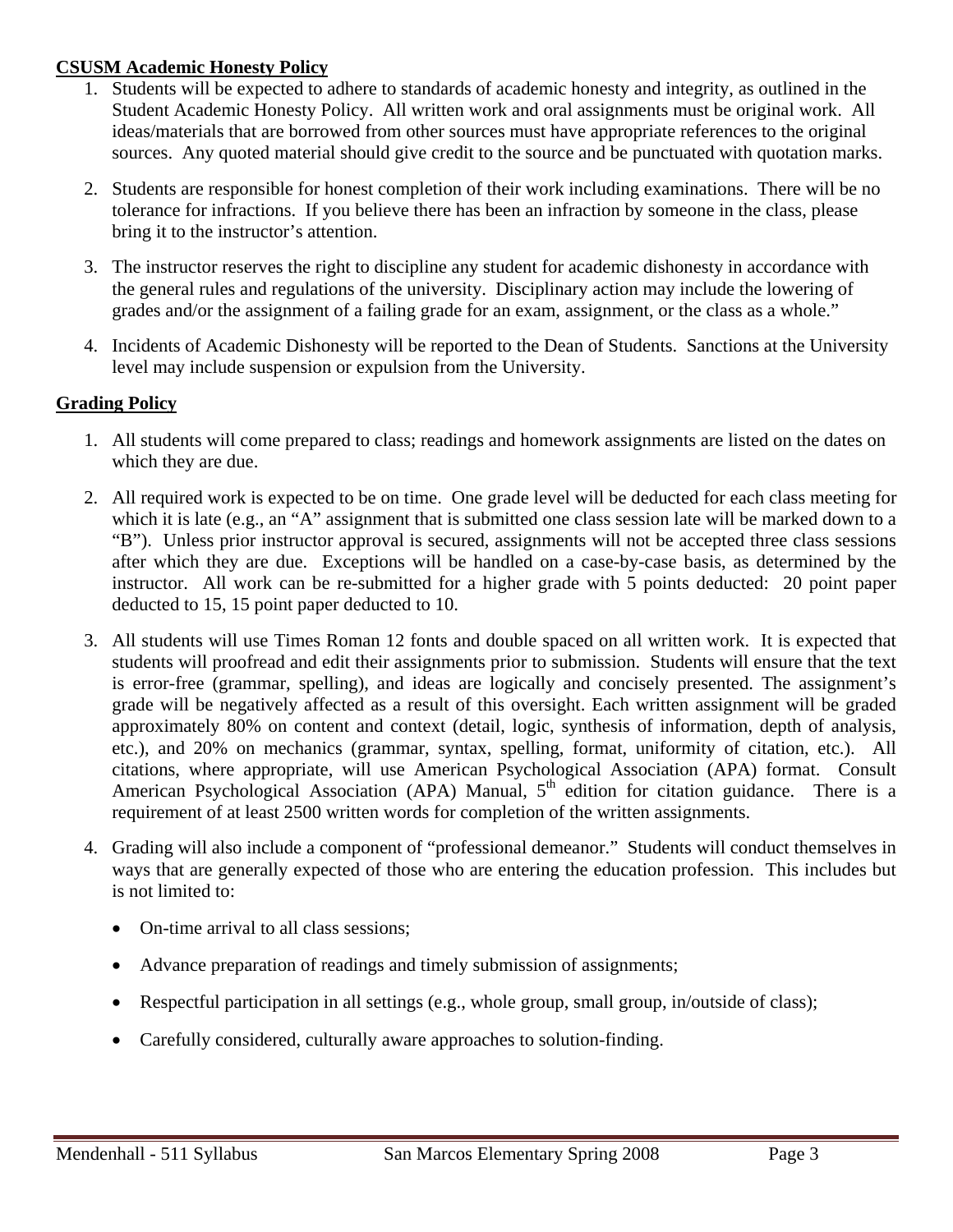#### **Course Assignments**

| Classroom management                                                                                                                             | 10 points |
|--------------------------------------------------------------------------------------------------------------------------------------------------|-----------|
| <b>Student Study Team</b>                                                                                                                        | 20 points |
| Observation of a student                                                                                                                         | 15 points |
| Experiencing diversity                                                                                                                           | 15 points |
| Lesson Plan                                                                                                                                      | 25 points |
| Presentation of lesson plan                                                                                                                      | 5 points  |
| <b>TPE</b> Assignment                                                                                                                            | 10 Points |
| $\mathbf{M}$ , the set of $\mathbf{M}$ , and the set of $\mathbf{M}$ , and $\mathbf{M}$ , and $\mathbf{M}$ , and $\mathbf{M}$ , and $\mathbf{M}$ |           |

Note assignments are due whether or not you are present in class that day.

#### **Grading Scale**

| $A = 93 - 100$ | $B+=86-89$    | $C_{\pm} = 77 - 79$ |           |                  |
|----------------|---------------|---------------------|-----------|------------------|
| $A = 90-92$    | $B = 83 - 86$ | $C = 73-76$         | $D=60-69$ | $F=59$ or lower. |
|                | $B = 80-82$   | $C = 70-72$         |           |                  |

**If you do not earn a C+ or higher in this course - you must repeat the course to earn your credential.** 

**While this syllabus is carefully planned, it may be modified at any time in response to the needs and interests of the class.** 

#### **College of Education Attendance Policy**

Due to the dynamic and interactive nature of courses in the College Of Education, all students are expected to attend all classes and participate actively. Should the student have extenuating circumstances, s/he should contact the instructor as soon as possible. (*adopted by the COE Governance Community, December, 1997).* **Notification of absences does not allow students to assume they are automatically excused from class or making up missed class.** 

At minimum, a student must attend more than 80% of class time, or s/he may not receive a passing grade for the course at the discretion of the instructor. If a student misses two class sessions they may not be able to receive a grade higher than a "C" or if they are late or leave early for more than three sessions, the highest possible grade earned will be a "C". Any combination of the two students will not receive a grade higher than a C. **If you miss class where group work is being conducted you will have 5 points deducted from your grade on that project.**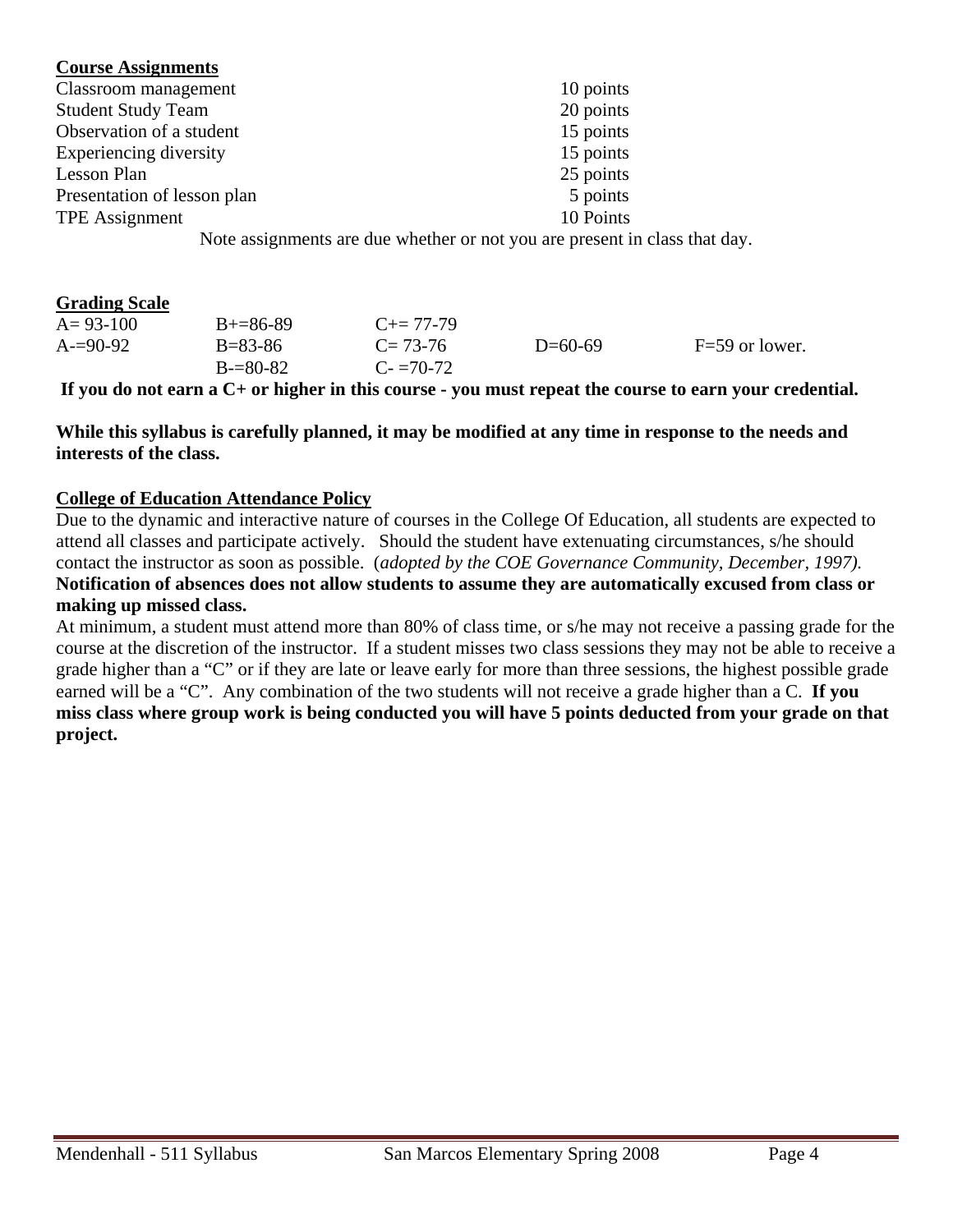| PART 1:<br><b>LANGUAGE STRUCTURE AND</b><br><b>FIRST- AND SECOND-LANGUAGE</b><br><b>DEVELOPMENT</b>                                                | <b>PART 2:</b><br><b>METHODOLOGY OF BILINGUAL</b><br><b>ENGLISH LANGUAGE</b><br>DEVELOPMENT, AND CONTENT<br><b>INSTRUCTION</b>    | <b>PART 3:</b><br><b>CULTURE AND</b><br><b>CULTURAL DIVERSITY</b>                                   |
|----------------------------------------------------------------------------------------------------------------------------------------------------|-----------------------------------------------------------------------------------------------------------------------------------|-----------------------------------------------------------------------------------------------------|
| I. Language Structure and Use:<br><b>Universals and Differences</b><br>(including the structure of English)                                        | I. Theories and Methods of<br><b>Bilingual Education</b>                                                                          | I. The Nature of Culture                                                                            |
| The sound systems of language<br>А.<br>(phonology)                                                                                                 | Foundations<br>А.                                                                                                                 | А.<br>Definitions of culture                                                                        |
| Word formation (morphology)<br>В.                                                                                                                  | Organizational models: What works<br>В.<br>for whom?                                                                              | В.<br>Perceptions of culture                                                                        |
| C.<br>Syntax                                                                                                                                       | C.<br>Instructional strategies                                                                                                    | C.<br>Intra-group differences (e.g., ethnicity,<br>race, generations, and micro-cultures)           |
| Word meaning (semantics)<br>D.                                                                                                                     | II. Theories and Methods for Instruction<br>In and Through English                                                                | Physical geography and its effects on<br>D.<br>culture                                              |
| Е.<br>Language in context                                                                                                                          | Teacher delivery for both English<br>А.<br>language development and content<br>instruction                                        | Cultural congruence<br>Е.                                                                           |
| Written discourse<br>F.                                                                                                                            | Approaches with a focus on English<br>В.<br>language development                                                                  | II. Manifestations of Culture: Learning<br><b>About Students</b>                                    |
| Oral discourse<br>G.                                                                                                                               | C.<br>Approaches with a focus on content<br>area instruction (specially designed<br>academic instruction delivered in<br>English) | What teachers should learn about their<br>А.<br>students                                            |
| Nonverbal communication<br>Н.                                                                                                                      | Working with paraprofessionals<br>D.                                                                                              | How teachers can learn about their<br>В.<br>students                                                |
| Language Change<br>ı.                                                                                                                              |                                                                                                                                   | C. How teachers can use what they learn<br>about their students (culturally<br>responsive pedagogy) |
| II. Theories and Factors in First- and<br><b>Second-Language Development</b>                                                                       | III. Language and Content Area<br><b>Assessment</b>                                                                               | <b>III. Cultural Contact</b>                                                                        |
| Historical and current theories and<br>А.<br>models of language analysis that have<br>implications for second-language<br>development and pedagogy | Purpose<br>А.                                                                                                                     | Concepts of cultural contact<br>А.                                                                  |
| Psychological factors affecting first- and<br>В.<br>second-language development                                                                    | Methods<br>В.                                                                                                                     | В.<br>Stages of individual cultural contact                                                         |
| Socio-cultural factors affecting first- and<br>C.<br>second-language development                                                                   | <b>C.</b> State mandates                                                                                                          | <b>C.</b> The dynamics of prejudice                                                                 |
| Pedagogical factors affecting first- and<br>D.<br>second-language development                                                                      | Limitations of assessment<br>D.                                                                                                   | Strategies for conflict resolution<br>D.                                                            |
| Political factors affecting first- and<br>Е.<br>second-language development                                                                        | Е.<br><b>Technical concepts</b>                                                                                                   | IV. Cultural Diversity in U.S. and CA                                                               |
|                                                                                                                                                    |                                                                                                                                   | <b>Historical perspectives</b><br>Α.                                                                |
|                                                                                                                                                    |                                                                                                                                   | Demography<br>В.                                                                                    |
|                                                                                                                                                    |                                                                                                                                   | Migration and immigration<br>С.                                                                     |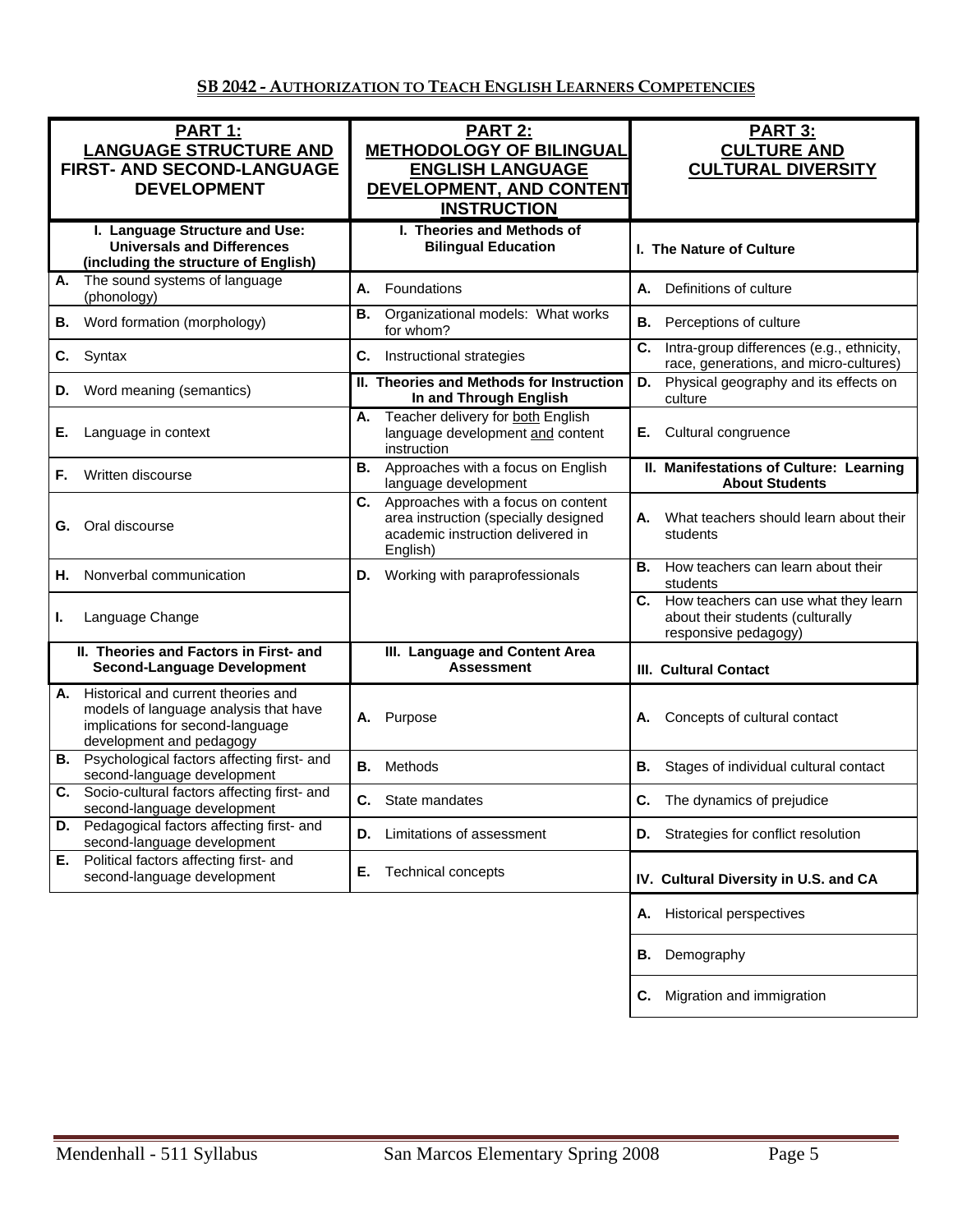| 15 points<br><b>Experiencing Diversity (observation/participation report)</b> |
|-------------------------------------------------------------------------------|
|-------------------------------------------------------------------------------|

| Learning | Students will be able to understand the challenge of feeling successful in an   |
|----------|---------------------------------------------------------------------------------|
| outcomes | unfamiliar setting/culture/language through direct, meaningful participation in |
|          | the setting/culture/language of their choice.                                   |
|          |                                                                                 |

| <b>Assessment</b> | Prerequisite will include becoming familiar with the event they are going to attend |
|-------------------|-------------------------------------------------------------------------------------|
|                   | through the internet or other resources.                                            |
|                   | Teacher candidates will write a 3, or more page about an event they attended that   |
|                   | was unfamiliar to them based on culture, ethnicity, gender, or religious beliefs.   |

| <b>Resources</b>  | Web site or other resource for prerequisite of chosen event                              |
|-------------------|------------------------------------------------------------------------------------------|
|                   |                                                                                          |
| <b>Assessment</b> | Experiencing an event that causes the candidate to experience and understand how         |
|                   | to support their future students when they enter their class that is unfamiliar to them. |

#### **Prerequisite skills:**

- 1. Chose an event that you are not familiar with that will give you a new culture, ethnicity, gender, or religious experience. **This must be a new event that you are NOT familiar with and you must go by yourself.**
- 2. Become knowledgeable about the event you will be visiting for background information.

#### **Task guidelines:**

- 1. Give a description of the background information that was found prior to attending the event.
- 2. Give a description of the unfamiliar setting and culture of the event you attended.
- 3. Define how this unfamiliar event was an experience for you either negative or positive and why.
- 4. Describe interactions you had with individuals/group from the event.
- 5. Discuss one to three similarities/differences between your perspectives after reading about the event prior to attending.
- 6. Explain how this experience was different or similar to other events you have attended.
- 7. Write a reflection of your feelings of the unfamiliar event and draw some conclusions how you will parallel that situation which your students may also experience those feelings as they enter your class.
- 8. Discuss strategies you will use to diffuse students feelings of the unfamiliar or feeling left out.
- 9. Discuss how this experience will assist you in understanding students you will have in your class.

#### **Rubric for experiencing diversity**

| <b>Element</b>      | <b>Beginning to Meet</b><br><b>Expectations</b><br>1-2 points | <b>Approaching</b><br><b>Expectations</b><br>2-3 points                 | <b>Meets Expectations</b><br>3-4 points                                                             | <b>Total</b><br>points |
|---------------------|---------------------------------------------------------------|-------------------------------------------------------------------------|-----------------------------------------------------------------------------------------------------|------------------------|
| <b>Prerequisite</b> | Some information                                              | Give some specific<br>information about the<br>event prior to attending | Give specific information<br>and connected with<br>concerns or feelings prior<br>to the event $(3)$ |                        |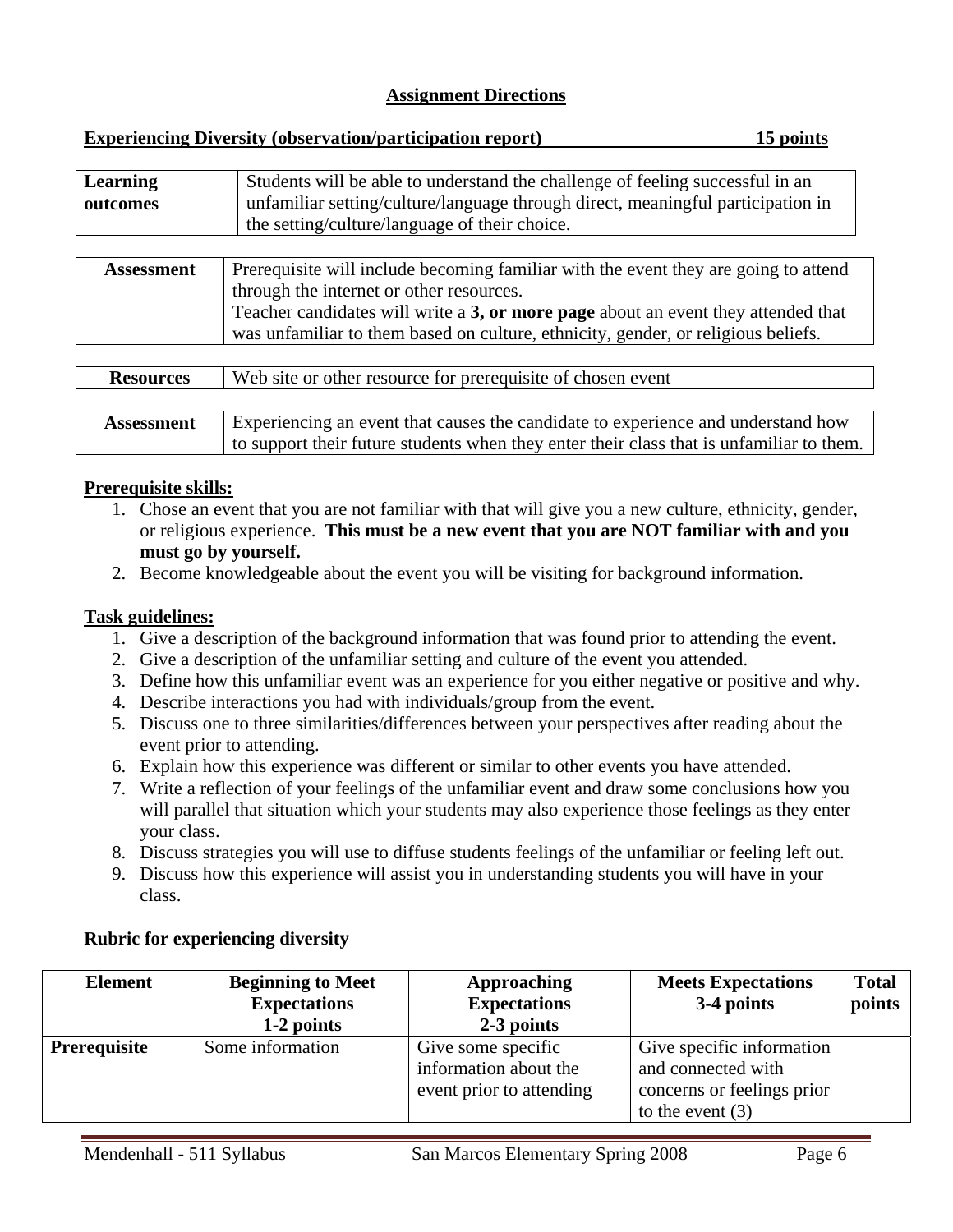| <b>Experience of</b><br>event     | Give more details about<br>the event than the<br>experience                  | Connect part of the event<br>with reflective thoughts                                    | Event is connected with.<br>prior experiences and<br>reflection about the event<br>is strong. $(4)$                                               |  |
|-----------------------------------|------------------------------------------------------------------------------|------------------------------------------------------------------------------------------|---------------------------------------------------------------------------------------------------------------------------------------------------|--|
| <b>Interaction with</b><br>people | Had no interaction, just<br>observed                                         | Had some interaction but<br>does not reflect what was<br>learned from the<br>individuals | Interaction with<br>individuals reflecting on<br>what was learned from<br>the participants. $(4)$                                                 |  |
| <b>Strategies for</b><br>students | Have a vague idea of how<br>this experience can<br>transfer to the classroom | Able to give one strategy<br>that can be used for<br>students                            | Give 3 or more strategies<br>that could be used to<br>assist students in feeling<br>comfortable in your class<br>in an unfamiliar setting.<br>(4) |  |
| <b>Total points</b>               |                                                                              |                                                                                          |                                                                                                                                                   |  |

#### **Classroom Management 15 points 15 points**

**Learner Objectives:** Teacher candidates will be able to design a classroom management plan for students with diverse needs.

**Assessment:** Teacher candidates will write a **3, or more page** group paper on classroom management plan that addresses all students' needs for a specific grade level. Teacher candidates will identify a minimum of three beliefs about teaching and learning and show how their beliefs are implemented in the management plan including levels of consequences and rewards. Each candidate will write a one page reflection sheet regarding how they see themselves implementing the classroom management plan the group has identified.

| <b>Resources</b>   | Title and necessary information:                                                      |  |  |  |  |
|--------------------|---------------------------------------------------------------------------------------|--|--|--|--|
| <b>Textbooks</b>   | Grant, Carl. A. & Gillette, Maureen. (2005). Learning to Teach Everybody's            |  |  |  |  |
|                    | Children: Equity, Empowerment and Education that is Multicultural. Thomson $\&$       |  |  |  |  |
|                    | Wadsworth. Chapter 3                                                                  |  |  |  |  |
|                    |                                                                                       |  |  |  |  |
|                    | Villa, Richard, & Thousand, Jacquelyn. (1995). Creating and inclusive school.         |  |  |  |  |
|                    | Alexandria, VA: ASCD. Chapters 3 & 5                                                  |  |  |  |  |
| Other              | Choate, J. S. (2000) Successful inclusive teaching (3rd ed.). Needham, MA: Allyn $\&$ |  |  |  |  |
| Resources          | Bacon. Chapter 15                                                                     |  |  |  |  |
| Internet $Site(s)$ | Visit a website                                                                       |  |  |  |  |
|                    |                                                                                       |  |  |  |  |

#### **Prerequisite skills:**

- Teacher candidates are able to identify and discuss their beliefs about teaching and learning as related to student behavior.
- Teacher candidates are able to identify strategies to meet the needs of
	- o Students learning English
	- o Student that are accelerated learners
	- o Students that need special education support under IDEA and/or ADA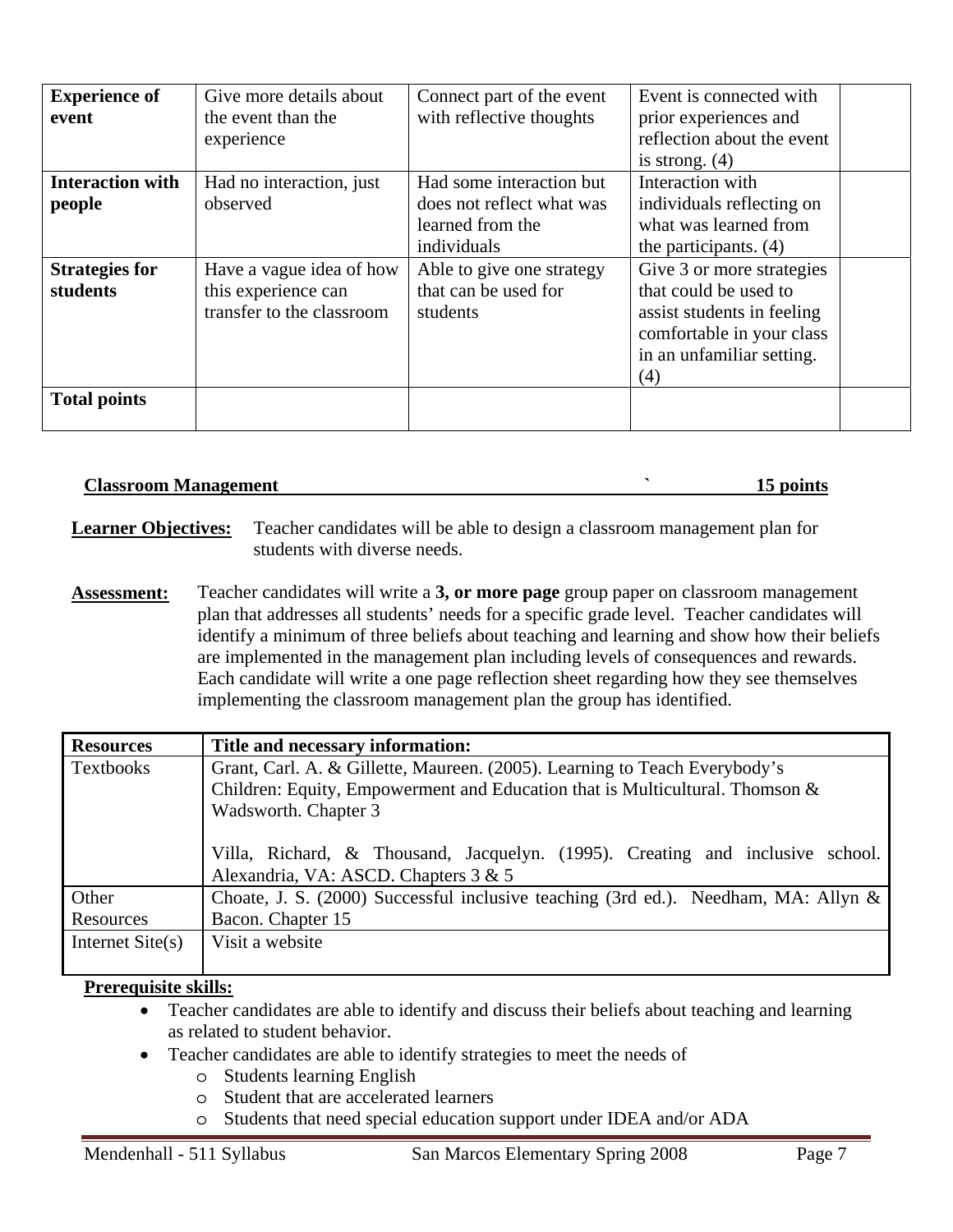#### **Task Guidelines**

- 1. Complete the 3 following activities to prepare your group for writing your discipline plan:
	- Read 3 or more discipline theories/classroom management models from texts or websites.
	- One hour and a half of observation of a classroom focusing on the teachers strategies for classroom management.
	- Interview the teacher you observe about their educational beliefs and how they implement those beliefs in their classroom management plans in connection with your observation

2. Identify grade level/types of students (EL, GATE, Special education and, regular) and develop a discipline plan that has consequence and rewards that are suitable for that grade level and the student needs.

3. Identify a minimum of three core beliefs you have about teaching and learning and how those impact your classroom management plan.

4. Discuss 2-3 management strategies you will use to assist your students in following your management plan.

5. The one page reflection sheet will connect the classroom observation, teacher interview, and web sites with the group management plan.

|                          | <b>Beginning to Meet</b>  | <b>Approaching</b>      | <b>Meets Expectations</b> | <b>Total</b>  |
|--------------------------|---------------------------|-------------------------|---------------------------|---------------|
| <b>Elements</b>          | <b>Expectations</b>       | <b>Expectations</b>     | 4 points                  | <b>Points</b> |
|                          | 1-2 points                | 3 points                |                           |               |
| Prerequisite             | Evidence of completing    | Evidence of completing  | Evidence of completing    |               |
| tasks                    | one                       | two                     | three                     |               |
| <b>Identification of</b> | Vague definition of       | Students identified     | All students identified   |               |
| student                  | students and their needs. | without clear           | with clear knowledge of   |               |
| grade/population         |                           | characteristics         | student behavior and      |               |
|                          |                           |                         | needs                     |               |
| <b>Educational</b>       | Identify 1beliefs.        | Identify 3 beliefs with | Identify 3 educational    |               |
| <b>Beliefs</b>           |                           | vague understanding of  | beliefs, describe how     |               |
|                          |                           | how they are impacted   | they will be              |               |
|                          |                           | by the management plan. | implemented in your       |               |
|                          |                           |                         | classroom management      |               |
|                          |                           |                         | plan                      |               |
| Define your              | Define plan without       | Define your plan with   | Define your plan with     |               |
| management               | reasoning                 | some thought and        | sound reasoning that is   |               |
| plan                     |                           | explanation             | defensible for that grade |               |
|                          |                           |                         | level.                    |               |
| <b>Strategies to</b>     | There is little           | Some of your strategies | Each strategy is clearly  |               |
| assist the               | connection between        | are linked to your      | linked to your            |               |
| students in the          | your strategies and your  | educational beliefs.    | educational beliefs based |               |
| implementation           | educational beliefs.      |                         | on the needs of the       |               |
| of the plan              |                           |                         | student.                  |               |
| <b>Total Points</b>      |                           |                         |                           |               |
|                          |                           |                         |                           |               |

#### **Rubric Classroom Management Plan**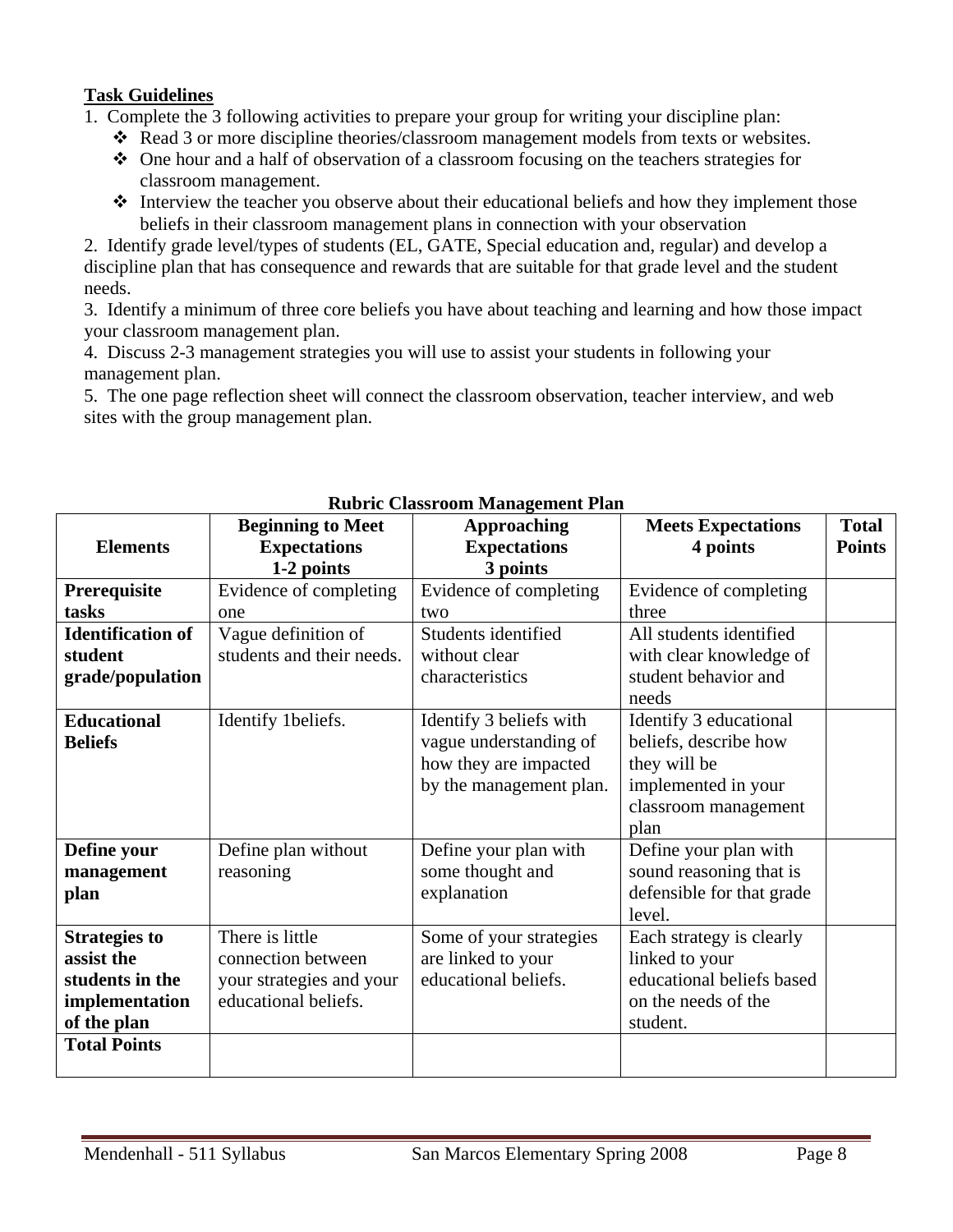**Learner Outcomes:** Teacher candidates will:

- apply their knowledge of professional observation skills, including identification of major characteristics of the learning and social behaviors of typical and atypical students
- differentiate between professional and unprofessional observation skills
- record what they observe by identifying the students educational needs
- write up their observation notes with recommendations for curriculum and instructional implications

Assessment: Teacher candidates will apply their knowledge of professional observation skills and curriculum and instructional strategies

- 1) to observe a student
- 2) take objective notes on the student's behavior, and
- 3) write up a report summarizing the observation and make educational recommendations for the student.

| <b>Resources</b>                                                                       | Title and necessary information:                                                  |
|----------------------------------------------------------------------------------------|-----------------------------------------------------------------------------------|
| <b>Textbooks</b>                                                                       | Grant, Carl. A. & Gillette, Maureen. (2005). Learning to Teach                    |
|                                                                                        | Everybody's                                                                       |
|                                                                                        | Children: Equity, Empowerment and Education that is Multicultural.                |
|                                                                                        | Thomson $&$                                                                       |
|                                                                                        | Wadsworth.                                                                        |
|                                                                                        | Chapter $3,4,5$                                                                   |
|                                                                                        |                                                                                   |
|                                                                                        | Turnbull A., Turnbull, R. & Wehmeyer, M.L. (2007). Exceptional Lives:             |
|                                                                                        | Special Education in Today's Schools, 5 <sup>th</sup> Ed. Upper Saddle River, New |
|                                                                                        | Jersey: Pearson, Merrill Prentice Hall.                                           |
|                                                                                        | pp. 252-253, 321 & 417                                                            |
| <b>Other Resources</b>                                                                 | Choate, J. S. (2004) Successful inclusive teaching $(4^{rd}$ ed.) Needham, MA:    |
|                                                                                        | Allyn & Bacon. Chapters 1-3                                                       |
|                                                                                        |                                                                                   |
| Internet<br>Tomlinson, Carol Ann. (1999). The Differentiated Classroom: Responding     |                                                                                   |
| to the needs of all learners. Alexandria, VA: Association for Supervision<br>Resources |                                                                                   |
|                                                                                        | and Curriculum Development. ISBN # 0-87120-342-1 (Available free                  |
|                                                                                        | through CSUSM ebooks library.)                                                    |

#### **Task Guidelines**

1. Identify a student to observe.

Chose a child that represents a non regular education student: English Learner, student that is an accelerated learner, student that has a special education label under IDEA or ADA, or has participated in a SST)

Make sure the teacher understands that you are not helping in the classroom during this observation.

2. Observe the student for 60 minutes (must include learning activities)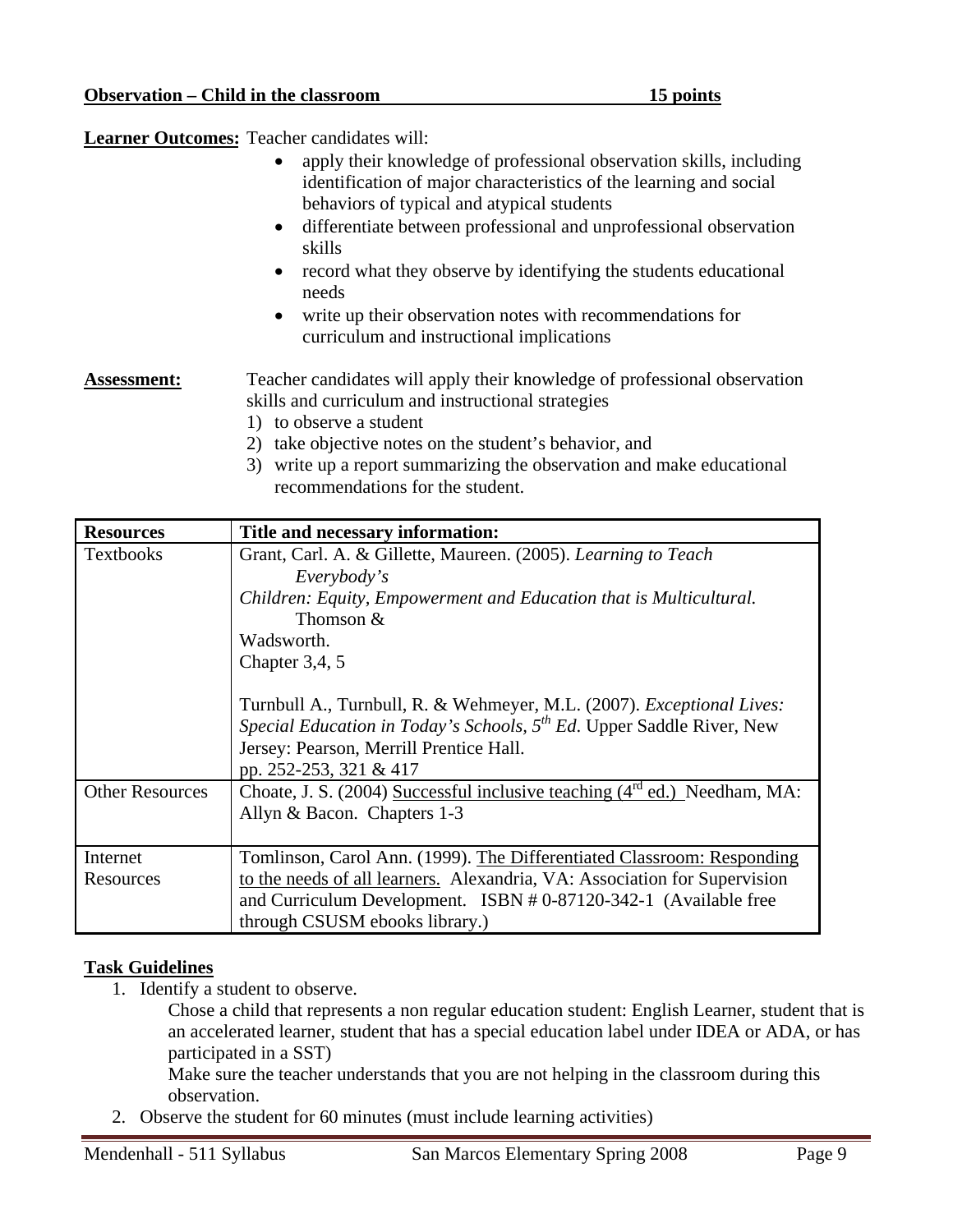- 3. It is NOT REQUIRED to see the student's records. These are confidential and you may not have access. If you are able to read the child's record include that in your background report.
- 4. Remember to keep all information about your student confidential. Use pseudonyms (false names) for the child, the child's teacher and the school.
- 5. Write Student Data: Part I of Report. (This part of the report is only a documentation of what you see and hear. DO NOT include any opinions.)
- 6. Write Observation Summary & Recommendations: Part II of Report (This is the only place you can share your opinions.)

#### **Background Information**

- Student's Pseudonym
- Your name
- Chronological Age of Student
- Student's Grade
- Pre-school and K-12 school history if available
- Health issues (allergies, diagnosed ADHD, glasses...)
- Family information: does the child live with and who else is part of the student's family (divorced parents, raised by grandmother, siblings, foster family…)
- Special service student receives (IEP, SST, ESL, referred for testing)
- Attendance and tardiness concerns

#### **Setting**

- Describe the setting in which you observed the student in detail
	- o What does the room look like?
	- o Where is the student in the room?
	- o Who are the educators in the room?
	- o What proximity do the educators have with the student?

#### **Placement**

- What program is student receiving students from
- Where is student receiving those services?
- What portion of the day is the student in general education?
- What portion is student in other placements?
- How have the student's unique needs and services impacted their success/progress in school? o What students are near the student you are observing?

#### **Performance (Student learning)**

- Describe the student's body language
- Describe the student's facial expressions
- Describe the student's actions/activities as they participate in class
- Describe the student's verbal and nonverbal interactions with peers and adults
- What does the student do to show their learning?
- What type of checking for understanding for the students learning is evident
- Describe verbal and nonverbal interactions adults have with student (how does the teacher interact with the student)
- Describe verbal and nonverbal interactions peers have with student

#### **Summary**

- Describe the students areas of strength
- Describe the students areas of need
- Use data from observation to support your assessment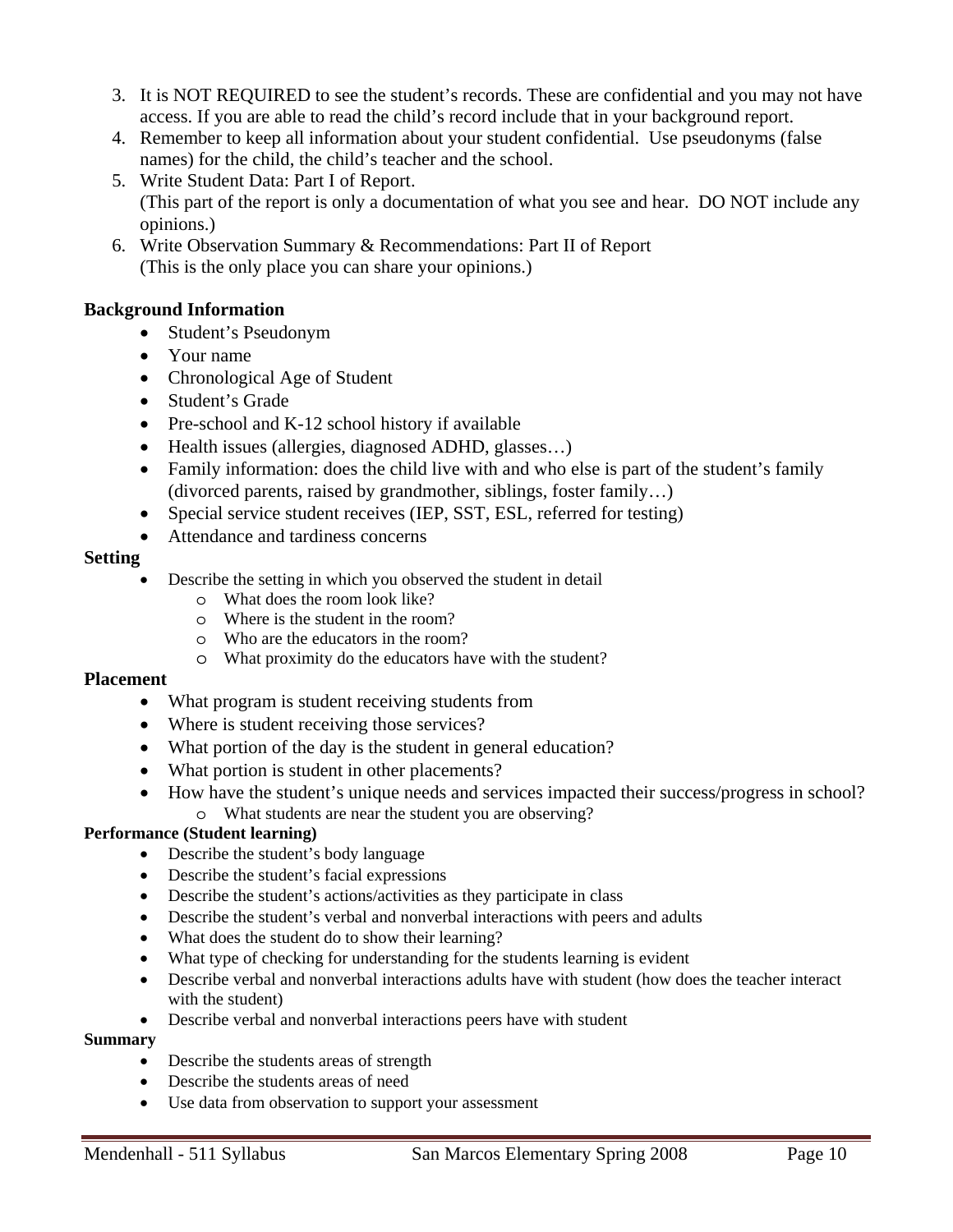#### **Recommendations**

- How could the content of the lesson be adapted to meet the student's needs?
- How could the teacher engage the student in the lesson?
- What other strategies could the teacher have used to meet the needs of this student?
- What adaptations for checking for understanding or assessment could have been used?
- What are your recommendations for behavior management (seating arrangement, contract, management strategies...) to help this student succeed?
- What does the student need to succeed?

## **Rubric for Observation: Child in classroom 15 Points 15 Points**

| <b>Elements</b>                           | <b>Beginning to Meet</b><br><b>Expectations</b><br>1 points                        | <b>Approaching Expectations</b><br>2 point                                                             | <b>Meets Expectations</b><br>3 points                                          | <b>Points</b> |
|-------------------------------------------|------------------------------------------------------------------------------------|--------------------------------------------------------------------------------------------------------|--------------------------------------------------------------------------------|---------------|
| <b>Background</b><br><b>Information</b>   | Minimum information to<br>the children observed                                    | Some details about the<br>children observed                                                            | Complete information to<br>demonstrate understanding<br>of the child           |               |
| <b>Placement</b>                          | Identifies programs the<br>student is placed in.                                   | Information about the<br>students placement is vague                                                   | Clearly defines the students<br>day and the programs they<br>participate in    |               |
| <b>Performance (student)</b><br>learning) | Vague understanding of<br>the students learning that<br>is taking place            | Some understanding of the<br>students learning and<br>interactions in the classroom                    | Details explain the learning<br>by the student with peers<br>and teacher       |               |
| <b>Summary</b>                            | No evidence to show<br>understanding of the<br>child's strength and<br>challenges. | Assessment of the strengths<br>and challenges is not based<br>on evidence                              | Supporting evidence to<br>show the strengths and<br>challenges of the student. |               |
| <b>Recommendations</b>                    | Recommendations to<br>improve student<br>understanding are not<br>clear.           | There are a few<br>recommendations to show<br>the child could have used<br>some additional assistance. | Recommendations clearly<br>define the understanding of<br>the child's needs.   |               |
| <b>Total Points</b>                       |                                                                                    |                                                                                                        |                                                                                |               |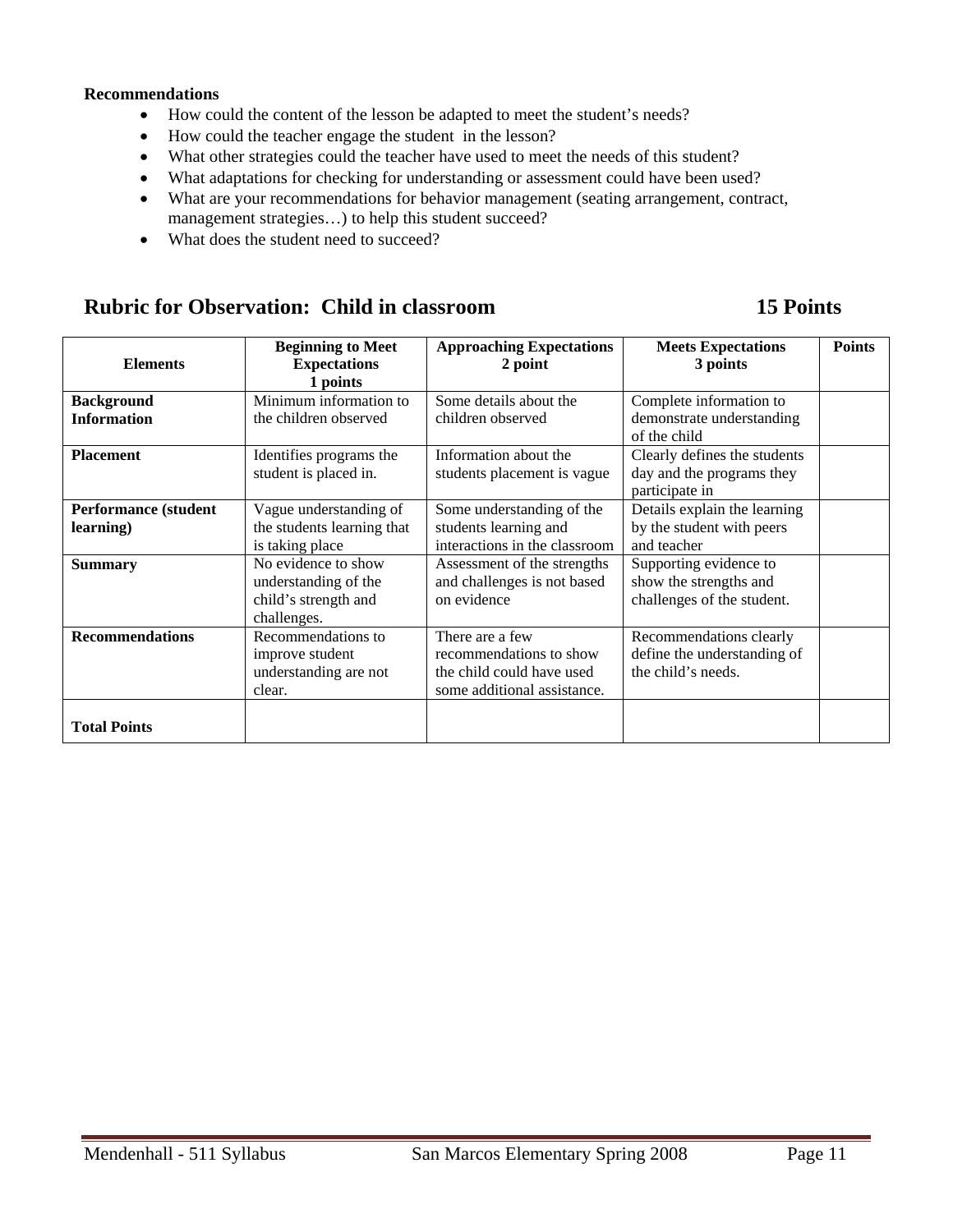| <b>Differentiated Lesson Plan</b> | 25 points                                                                                                                                                                                             |
|-----------------------------------|-------------------------------------------------------------------------------------------------------------------------------------------------------------------------------------------------------|
| <b>Learner Objectives:</b>        | Teacher candidates will be able to design a lesson that differentiates content,<br>process and product to maximize learning for students with diverse needs.                                          |
|                                   | $\mathbf{I}_1$ , and the set of $\mathbf{A}$ denotes the set of $\mathbf{I}_1$ and $\mathbf{I}_2$ , and $\mathbf{I}_3$ are set of $\mathbf{I}_4$ and $\mathbf{I}_5$ $\mathbf{I}_6$ and $\mathbf{I}_7$ |

**Assessment:** In groups of 3-4 teacher candidates will write a universal lesson plan that differentiates content, process, and product for students learning English, students that are accelerated learners, and students with special needs.

**Preparation:** Before beginning assignment teacher candidates read the following resources and demonstrate the ability to complete the prerequisite skills.

| <b>Resources</b>       | Title and necessary information:                                                                  |  |  |
|------------------------|---------------------------------------------------------------------------------------------------|--|--|
| <b>Textbooks</b>       | Grant, Carl. A. & Gillette, Maureen. (2005). Learning to Teach Everybody's                        |  |  |
|                        | Children: Equity, Empowerment and Education that is Multicultural. Thomson &                      |  |  |
|                        | Wadsworth.                                                                                        |  |  |
|                        | Chapter 5                                                                                         |  |  |
|                        | Turnbull A., Turnbull, R. & Wehmeyer, M.L. (2007). <i>Exceptional Lives: Special</i>              |  |  |
|                        | <i>Education in Today's Schools,</i> $5^{th}$ <i>Ed.</i> Upper Saddle River, New Jersey: Pearson, |  |  |
|                        | Merrill Prentice Hall.                                                                            |  |  |
|                        | Villa, R. A. and Thousand, J. S. (2005). Creating an Inclusive School ( $2^{nd}$ ed.).            |  |  |
|                        | Alexandria, VA: Association for Supervision and Curriculum Development.                           |  |  |
|                        | Chapters $6 & 7$                                                                                  |  |  |
| <b>Other Resources</b> | Choate, J. S. (2000) Successful inclusive teaching ( $3^{rd}$ ed.). Needham, MA: Allyn &          |  |  |
|                        | Bacon. Chapters16                                                                                 |  |  |
|                        | McCarney, Stephen (2006) Pre-referral Intervention Manual, Hawthorn Educational                   |  |  |
|                        | Services, Inc.                                                                                    |  |  |
|                        | Pierangelo, Roger, & Giuliani, George A. (2001). What Every Teacher Should Know                   |  |  |
|                        | about Students with Special Needs: Promoting Success in the classroom. Champaign,                 |  |  |
|                        | IL: Research press.                                                                               |  |  |

#### **Prerequisite skills:**

- Teacher candidates are able to write a lesson plan using the COE lesson format.
- Teacher candidates are able to differentiate curriculum and instruction based on content, process, and product
- Teacher candidates are able to use information about students' readiness range (skills, reading, thinking & information), learning profiles, interests, talents, and culture to differentiate curriculum and instruction (Tomlinson, 1999).
- Teacher candidates are able to identify strategies to meet the needs of:
	- o Students learning English (including differentiation for Beginning, Intermediate, and Advanced levels)
	- o Student that are accelerated learners as referred to by Piergangelo & Giuliani (2001)
	- $\circ$  Students that need special education support under IDEA  $\&$ /or ADA as referred to by Choate (2000), Grant & Gillette (2005), Piergangelo & Giuliani (2001), Turnbull, Turnbull & Wehmeyer (2007). and Villa & Thousand (1995)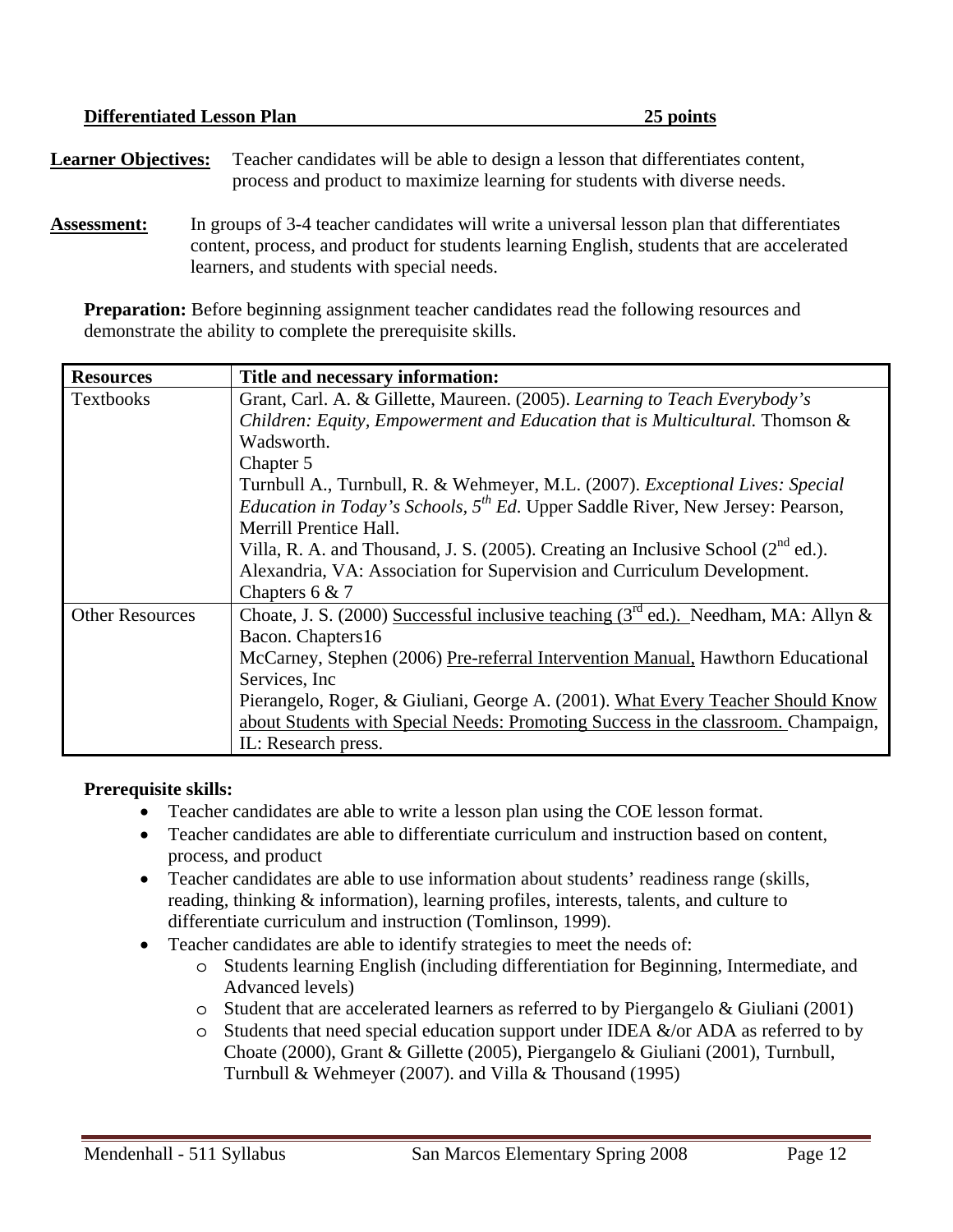#### **Task Guidelines**

- 1. Design a lesson plan using COE lesson format.
- 2. Describe what you know about the learners and their context in detail. When describing students that are learning English and their levels of language acquisition, students that are accelerated learners, and students that need special education supports under IDEA  $&\sqrt{or$  ADA include, readiness range (skills, reading, thinking & information), learning profiles, interests, talents, and culture for all students.
- 3. Design a differentiated lesson plan. Consider the lesson you are revising, what content, process and products does the lesson incorporate? How could you revise the lesson to differentiate the content, process, or product for your students learning English, for your accelerated learners and your students with special needs? Address their individual needs based on their readiness (skills, reading, thinking & information), learning profile, interests, talents, and culture.
- 4. Plan Implementation. Accommodations need to be provided with dignity. All students need to feel comfortable and supported to maximize learning. What will you do to create an environment so the whole community values differentiation?

#### **Lesson Plan Format**

#### **I. CONSIDERATIONS BEFORE THE LESSON Facts about the Learners**

Who are my students and how do they learn?

What forms of communication do my students use?

#### **Content/Context**

Content area(s) or discipline(s)

Grade level(s)

Content standards addressed

Lesson's Objectives

Prior knowledge and skills

#### **Product/Assessments**

In what varied authentic ways will students demonstrate accomplishment of the objectives?

What criteria will you use to judge students' success for each objective?

#### **Management/Discipline Considerations**

What materials and resources are needed? How will you incorporate technology? How will you handle the room arrangement? How will you handle student grouping? How will you handle student transitions and misbehavior?

## **II. OPENING THE LESSON/** *INTO*

Anticipatory Set - How will you motivate and focus students?

## **III.** PROCESS/STEPS OF INTRUCTION/ *THROUGH*

#### **A. Teacher Input**

- 1. How will you describe and model skills?
- 2. How will you provide examples and non-examples?
- 3. How will teach to the objective(s)?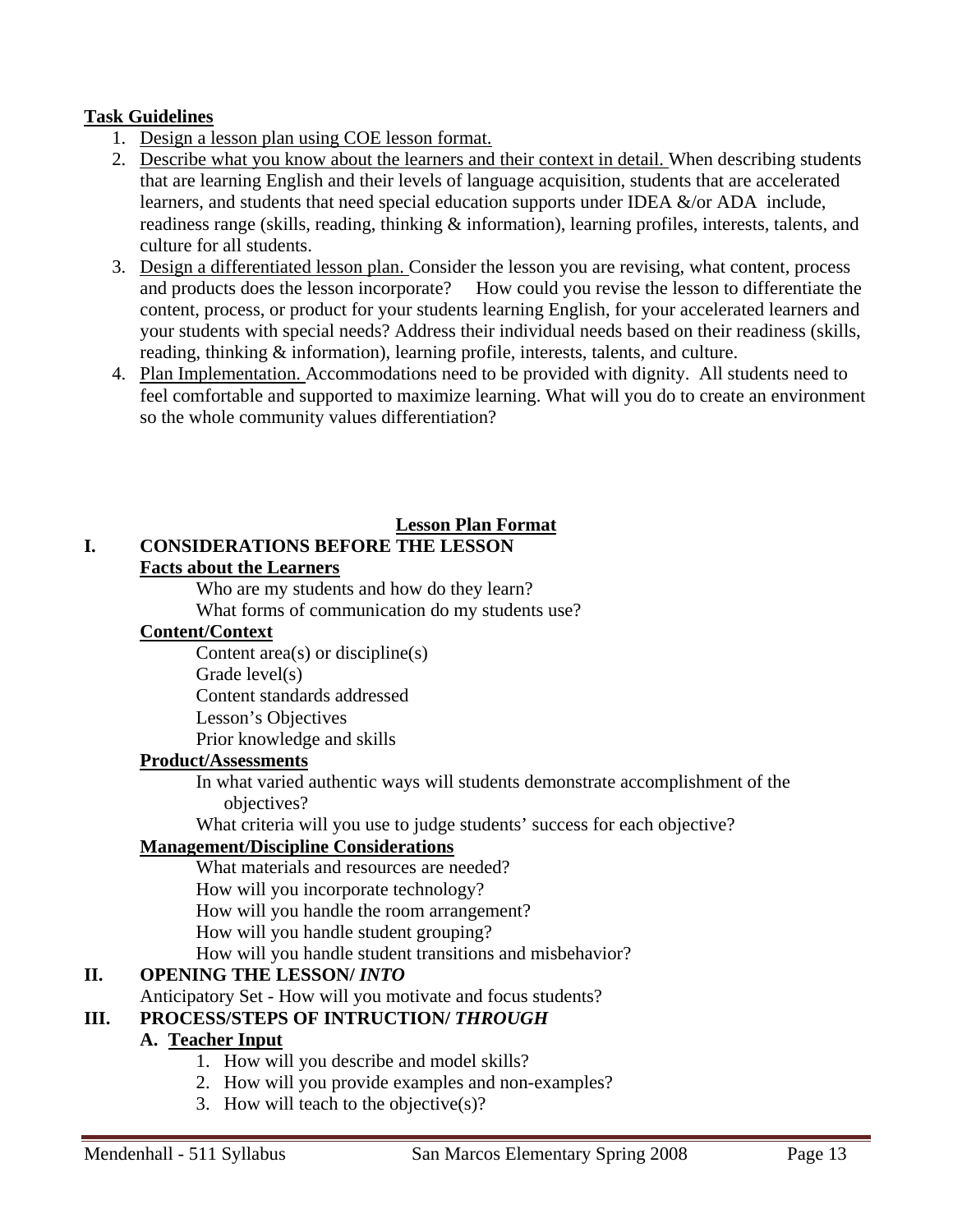- 4. How will you actively involve all students?
- 5. What will the teacher do?
- 6. What will the student do?

## **B. Guided Practice**

- 1. How will students practice alone?
- 2. How will you check for understanding?
- 3. What will your interventions consist of if the objectives are not being met?

#### **C. Independent Practice/Formative Assessment**

What benchmark criteria will you look for to assess if students are meeting the objectives?

#### **D. Closure/Summative Assessment**

How will you have students summarize their learning?

How will you assess students have met the objectives?

## **IV. AFTER THE LESSON/***BEYOND*

#### **A. Transfer**

How will your structure opportunities for students to continue practice and transfer learning?

## **B. Reflection**

- 1. What went well in the lesson and was it relevant and worthwhile?
- 1. What evidence do you have that the lesson went well?
- 2. What changes will you make to enhance learning?
- 3. What benefits do these changes have for the students and your effectiveness as a teacher?

Be sure to provide the following information in your lesson plan for each of the three special needs categories:

|                                 | Students with Exceptional Needs, |
|---------------------------------|----------------------------------|
|                                 | GATE, and                        |
|                                 | <b>English Learners</b>          |
| Student identification:         |                                  |
| explanation of the students     |                                  |
| abilities and challenges        |                                  |
| Identified content that is      |                                  |
| different for this student      |                                  |
|                                 |                                  |
| Different strategies to be used |                                  |
|                                 |                                  |
| Different assessment            |                                  |
|                                 |                                  |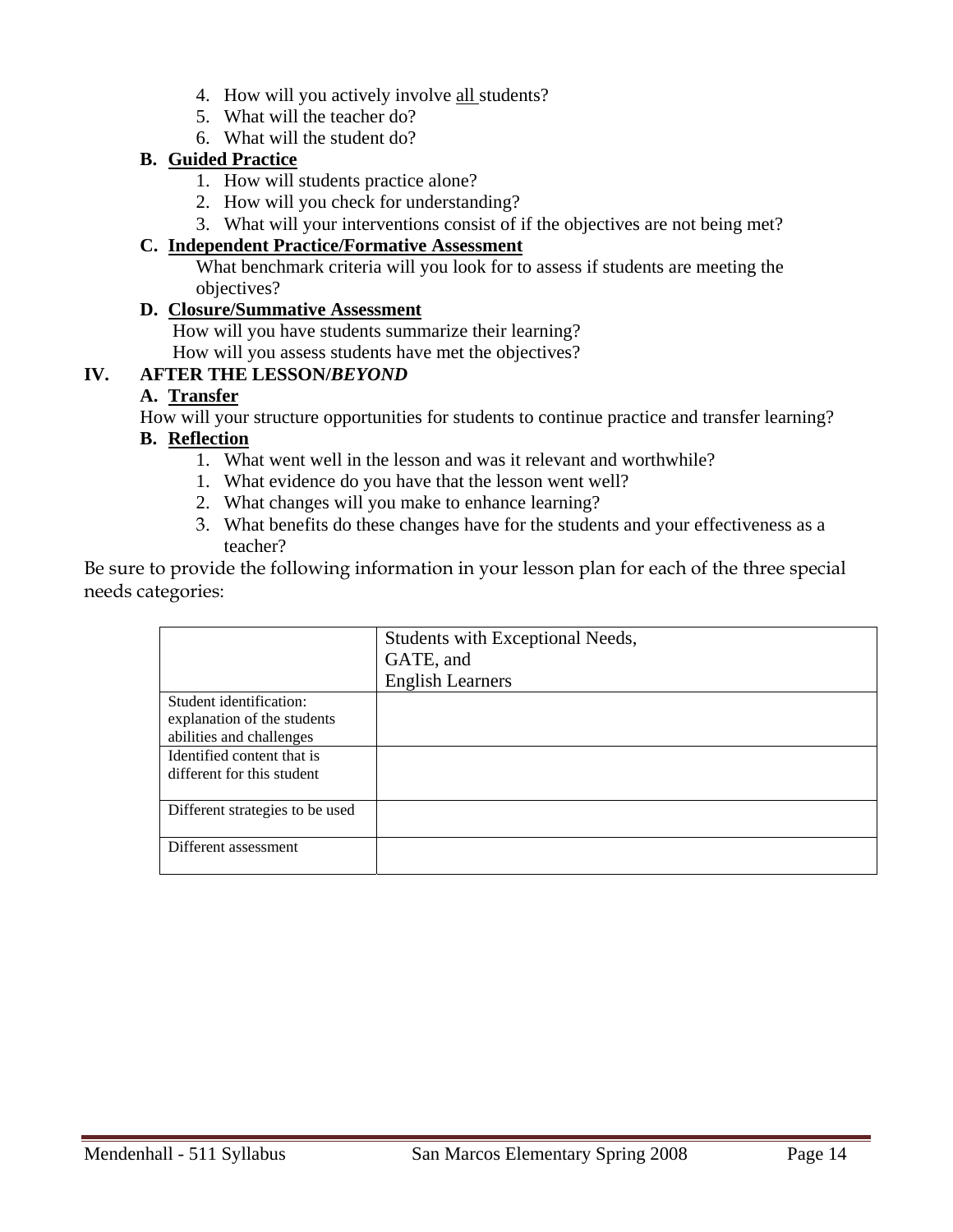#### **Differentiated Lesson Plan Rubric**

| <b>Elements</b>                                                  | <b>Beginning to Meet</b><br><b>Expectations</b><br>1 point                                                                                             | <b>Approaching</b><br><b>Expectations</b><br>2 points                                                                                                | <b>Meets Expectations</b><br>4 points                                                                                                                                   | <b>Total</b><br><b>Points</b> |
|------------------------------------------------------------------|--------------------------------------------------------------------------------------------------------------------------------------------------------|------------------------------------------------------------------------------------------------------------------------------------------------------|-------------------------------------------------------------------------------------------------------------------------------------------------------------------------|-------------------------------|
| <b>Facts About Learners</b>                                      | Identify number of<br>students that have<br>specific learning needs.                                                                                   | Describe each students'<br>readiness range (skills,<br>reading, thinking &<br>information), learning<br>profiles, interests,<br>talents, and culture | Identify the students<br>educational implications<br>based on their label and<br>their readiness range,<br>learning profiles,<br>interests, talents, and<br>culture     |                               |
| <b>Content of the lesson</b>                                     | The learning objectives<br>do not directly correlate<br>to the content standards.                                                                      | There is some learning<br>that directly relates to<br>the selected content<br>standards for the grade<br>level.                                      | Content taught clearly<br>matches the content<br>standards that are<br>specific for the grade<br>level.                                                                 |                               |
| <b>Assessments</b>                                               | The assessments do not<br>measure the learning<br>objectives.                                                                                          | Assessments are not<br>directly related to the<br>content standards but are<br>content standards based.                                              | The assessments clearly<br>measure the learning<br>objectives and content<br>standards appropriate<br>for the grade level.                                              |                               |
| <b>Anticipatory set</b><br><b>Instruction</b>                    | Vague anticipatory set<br>without direct<br>connection to the<br>objectives. Instruction<br>is not engaging for<br>cognitive level of the<br>students. | Anticipatory set and<br>objectives are not<br>clearly related.<br><b>Instruction involves</b><br>some engagement of<br>learners.                     | Anticipatory set matches<br>learning objectives and<br>instruction. Instruction<br>is engaging and involves<br>all learners.                                            |                               |
| <b>Instruction and guided</b><br>practice<br><b>Total Points</b> | Little engagement by the<br>students during direct<br>instruction. Guided<br>practice is weak with<br>some checking for<br>understanding.              | Parts of the instruction<br>are engaging with some<br>guided practice related<br>to the lesson.                                                      | Instruction is engaging<br>and is related to the<br>content standards.<br>Guided practice is<br>directly related to the<br>lesson and reinforces<br>direct instruction. |                               |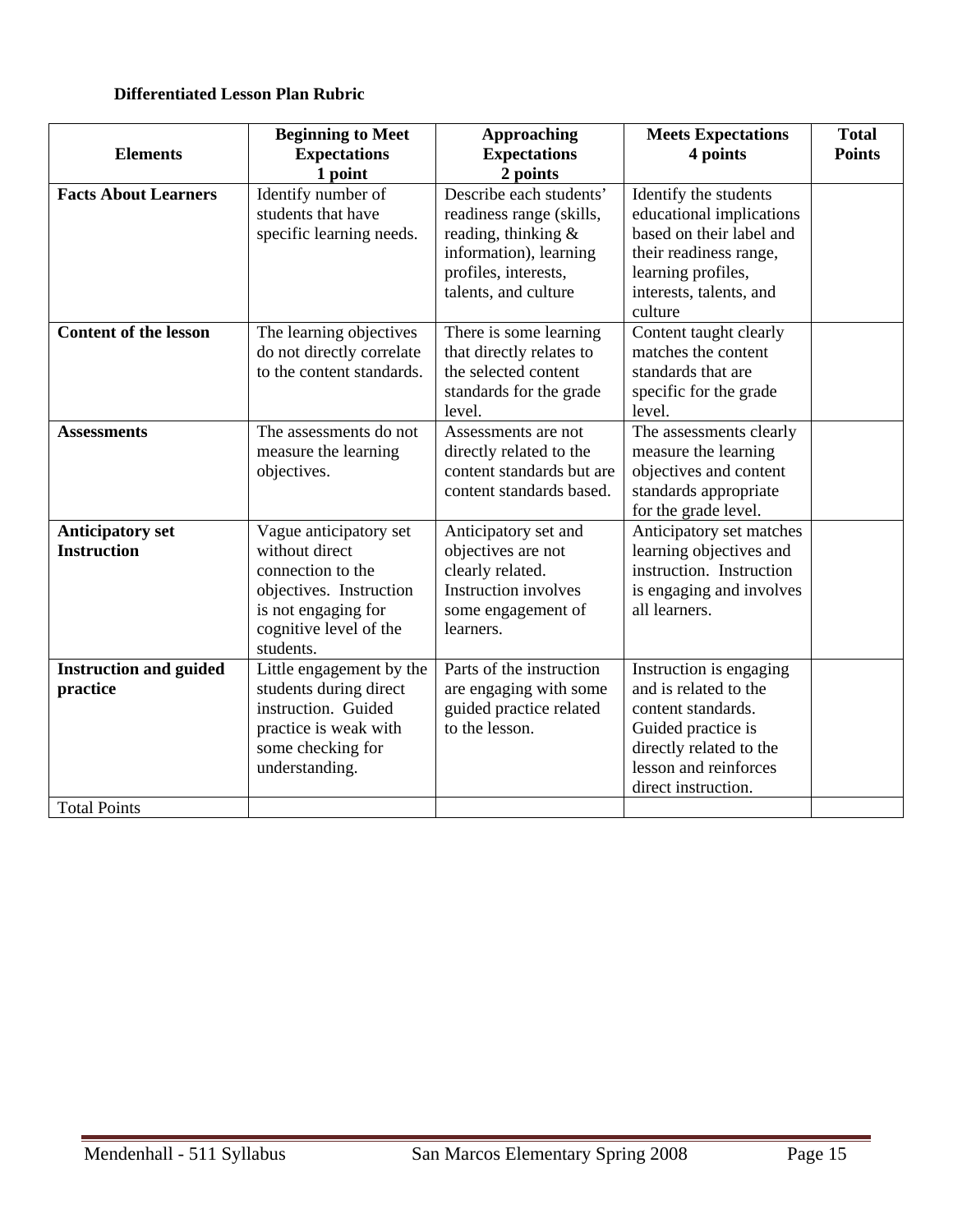#### **GROUP PRESENTATION OF LESSON PLAN 5 points**

**Learner Objectives:** To provide all students with knowledge and understanding of the importance of engaging students in each segment of the lesson for optimum learning. To provide all students an opportunity to increase their ability to reflect on the importance of all segments of a lesson plan.

**Assessment:** Working with their small group each student will be assessed by their presentation skills, engagement of the class, ability to check for understanding, ability to present as a group (equal time), and written outline of the presentation. This presentation will be no more than 15 minutes.

#### **TASKS AND GUIDELINES**

#### **Objectives**

- Each group will present a portion of the lesson they designed.
- The students not presenting will be able to critique and the class will discover the most effective presentation of each segment of a lesson using the reflective process.

#### **Prerequisite skills:**

- Clearly understand the importance of each section of their lesson to use as a presentation.
- Ability to work with their group to determine equal presentation of the lesson plan segment.

#### **Lesson segments to be presented:**

- Considerations before the lesson: Product/assessment, Management/discipline considerations
- Opening the lesson/into: anticipatory set
- Process/steps of instruction/ through: Teacher input, guided practice, independent practice/formative assessment, and closure/ summative assessment
- After the lesson/beyond: reflection

#### **Presentation Rubric: 5 points**

| <b>Element</b>                                           | <b>Developing</b>                                                                                                                  | <b>Meets Expectations</b>                                              | <b>Exceeds Expectations</b>                                                 | <b>Total</b> |
|----------------------------------------------------------|------------------------------------------------------------------------------------------------------------------------------------|------------------------------------------------------------------------|-----------------------------------------------------------------------------|--------------|
|                                                          | 0 point                                                                                                                            | $1/2$ point<br>1 points                                                |                                                                             |              |
| <b>Presentation</b>                                      | Appears to be                                                                                                                      | Presents with little                                                   | Clearly presents the                                                        |              |
| skills                                                   | confused about the                                                                                                                 | knowledge of the groups                                                | segment of the lesson                                                       |              |
|                                                          | presentation                                                                                                                       | presentation                                                           |                                                                             |              |
| <b>Engagement of</b><br>the class                        | Does not have any<br>Class is actively<br>Some engagement<br>engagement of the<br>engaged<br>class                                 |                                                                        |                                                                             |              |
| <b>Checking for</b><br>understanding                     | Uses poor techniques<br>to see if class is<br>understanding                                                                        | Has a few techniques to<br>use to see if the class is<br>understanding | Continually uses<br>appropriate techniques<br>to check for<br>understanding |              |
| <b>Equal time for</b><br>presentation                    | Presents $\frac{1}{2}$ of what others<br>Does not present<br>equal portions of the<br>of time.<br>in the group presents<br>segment |                                                                        | Presents equal amount                                                       |              |
| <b>Outline of</b><br>presentation<br><b>Total points</b> | Few details in the<br>outline                                                                                                      | Has some details of the<br>presentation                                | Complete outline with<br>clearly defined details                            |              |
|                                                          |                                                                                                                                    |                                                                        |                                                                             |              |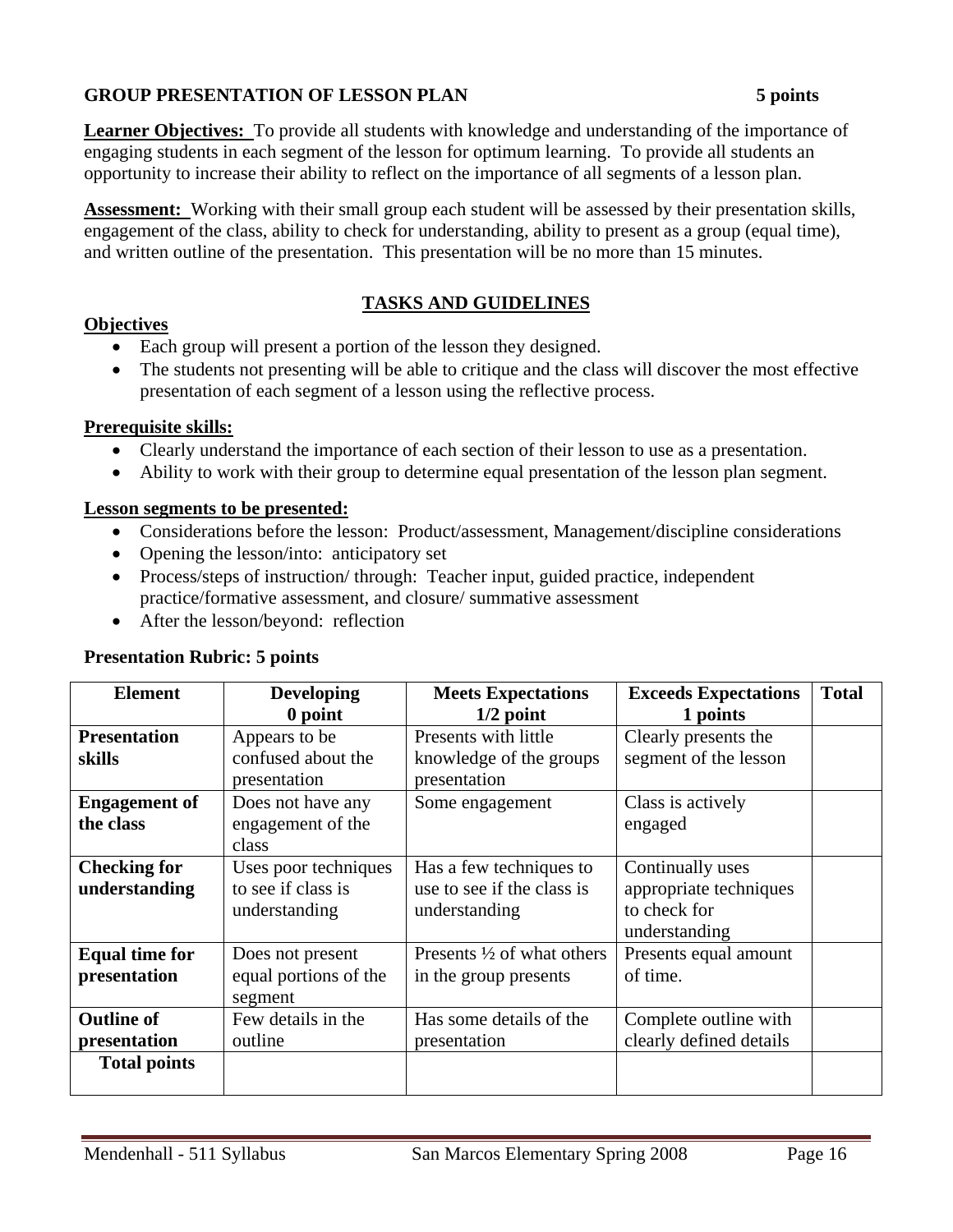**Learner Objectives:** Knowledge and skill in conducting and participating in the Student Study Team general education pre-referral process **Assessment:** Teacher candidates apply their knowledge of the SST processes completing the SST packet and participate in the simulated SST. Interview a teacher to assist in the understanding of the process. A one page reflection paper by each student will be turned in after participating in the simulated SST. **Students who do not participate in the group preparation or simulation will have 5 points deducted from their grade.**

| <b>Resource(s):</b>    | Title and necessary information:                                                       |
|------------------------|----------------------------------------------------------------------------------------|
| <b>Textbooks</b>       | Grant, Carl. A. & Gillette, Maureen. (2005). Learning to Teach Everybody's             |
|                        | Children: Equity, Empowerment and Education that is Multicultural. Thomson             |
|                        | &                                                                                      |
|                        | Wadsworth. Chapter 5                                                                   |
|                        |                                                                                        |
|                        | Villa, R. A. and Thousand, J. S. (2005). Creating an Inclusive School ( $2^{nd}$ ed.). |
|                        | Alexandria, VA: Association for Supervision and Curriculum Development.                |
| <b>Other Resources</b> | Choate, J.S. (2000) Successful inclusive teaching: Proven ways to detect and           |
|                        | correct special needs $(3rd$ ed.) Boston: Allyn & Bacon. (ISBN 0-205-30621-7)          |
|                        | Chapter $1 & 16$                                                                       |
| Web site               | Visit a web site to learn more about the child you have selected                       |

## **TASK AND GUIDELINES**

#### **Objectives**

- demonstrate knowledge of the use of the SST model
- recognize the various roles of the SST members
- examine support options for students based upon their unique individual characteristics
- understand the use of pre-referral strategies and interventions to assist the child in class
- clarify the initial procedures involved in identifying students for special education support

#### **Preparation**

- Complete the Pre-referral/Triad packet with observed characteristics of the student's behavior and learning or behavioral challenges, how the child's characteristics affect school performance, and possible strategies for supporting the student. (use Pre-referral Intervention Manual for reference)
- Interview a teacher to understand the process at that school. The interview will be part of the one page reflection paper. (Questions and interview notes will be turned in with the one page reflection paper.)
- In groups of 4 meet with your Triad model and discuss your student. (teacher, facilitator, parent, and referring teacher)
- Complete the SST Summary Sheet with each column filled out in items that would be covered in an SST.
- Part of the packet will address the needs of the child that your group created as well as information from your text books and web sites you visited to complete your understanding of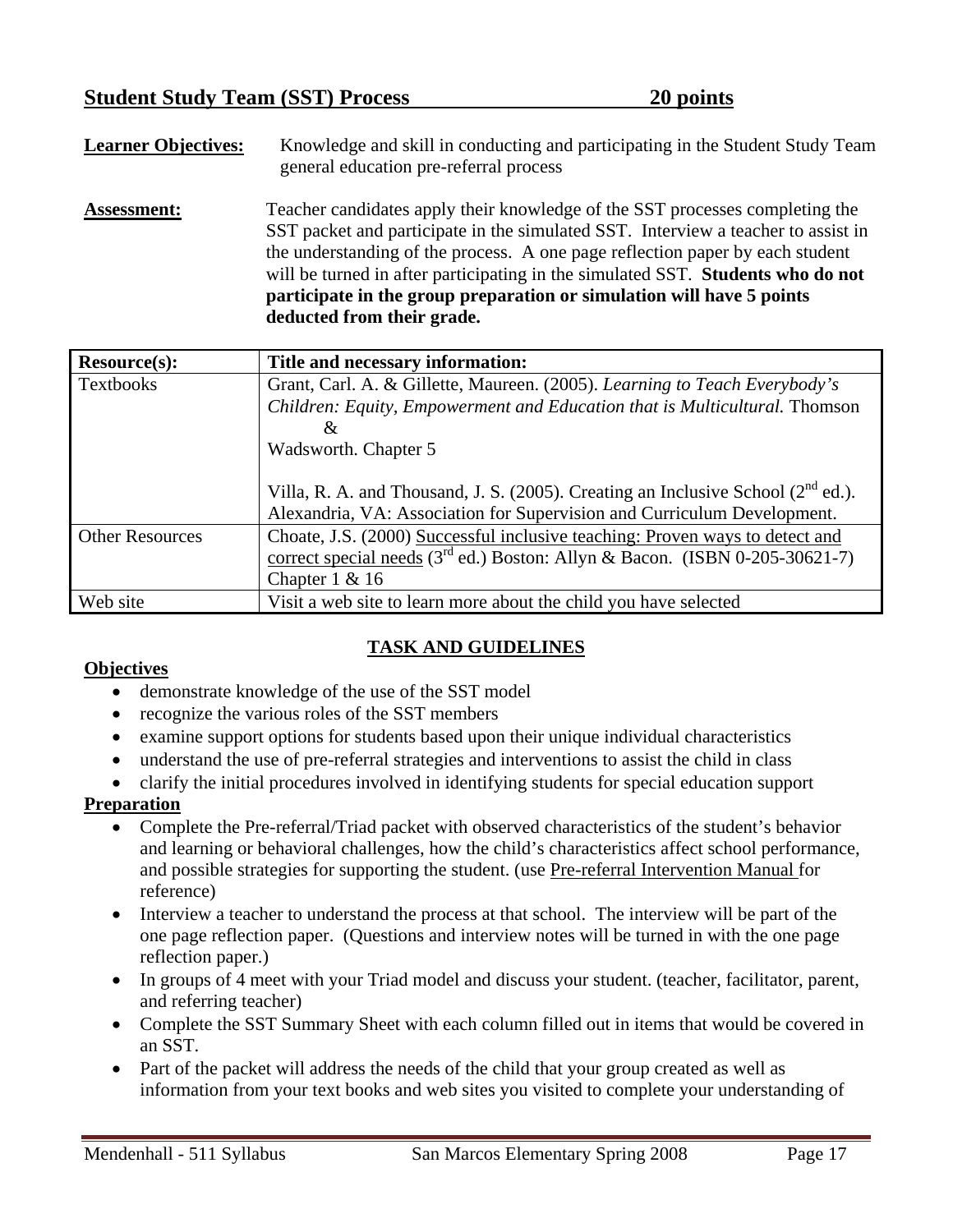your child and areas that you need to address as a teacher. The web sites will provide information about the challenging student characteristic and strategies for supporting the student.

- Write a one page reflection responding to the following information:
	- 1. You're rational for inclusive educational opportunities for all students.
	- 2. How would the Triad/pre-referral assist you as a teacher?
	- 3. What principles of universal design guided your decisions for differentiating instruction?
	- 4. What your role as a teacher would be prior to attending an SST with your student.
	- 5. How you will prepare for an SST meeting as a teacher.
	- 6. Interview with a teacher: how this process supports them and how you see SST supporting you as a teacher.

#### **Element Developing 1 point Meets Expectations 2 points Exceeds Expectations 4 points Completion of the Pre-referral process.**  Packet complete. Packet complete but does not show support of all the components of the SST process. Completed packet with direct support using all the components of the SST process. **Understands child and parent as indicated on the parent conference and student interview.**  The parent conference and needs of the child are not clear. The student's strengths, needs, language and culture are understood and are addressed in the triad conference. The student's strengths, needs, language, and culture are understood and can incorporate the child's life outside of the school into the triad conference. Clear understanding of the child (web sites, text book reference) **Development of interventions is found in the prereferral triad summary sheet.**  The strategies are vague and not appropriate for the student to be successful. The strategies somewhat demonstrates an understanding of the students uniqueness with the ability to be successful. The strategies recommended support the student's uniqueness and addresses the student's strengths and needs for academic, social/emotional, and physical objectives. **Completion of the SST summary sheet addressing the areas needed from the checklist.**  Few areas are addressed based on the students needs. Some of the areas are addressed to assist the student. All areas are addressed appropriate to the students needs both academically and behaviorally. **Resources and reflection.**  The web site and teacher interview give a brief summary and reflection without support of the identified student. The web site and teacher interview summarized for the majority of the paper. There is little reflection on how this information will assist you as a teacher. The web site and teacher interview has a brief summary but the personal reflection demonstrates and supports your knowledge of the child and what strategies you would use as a teacher. **Total points**

## **Student Study Team (SST) Rubric**

**Total**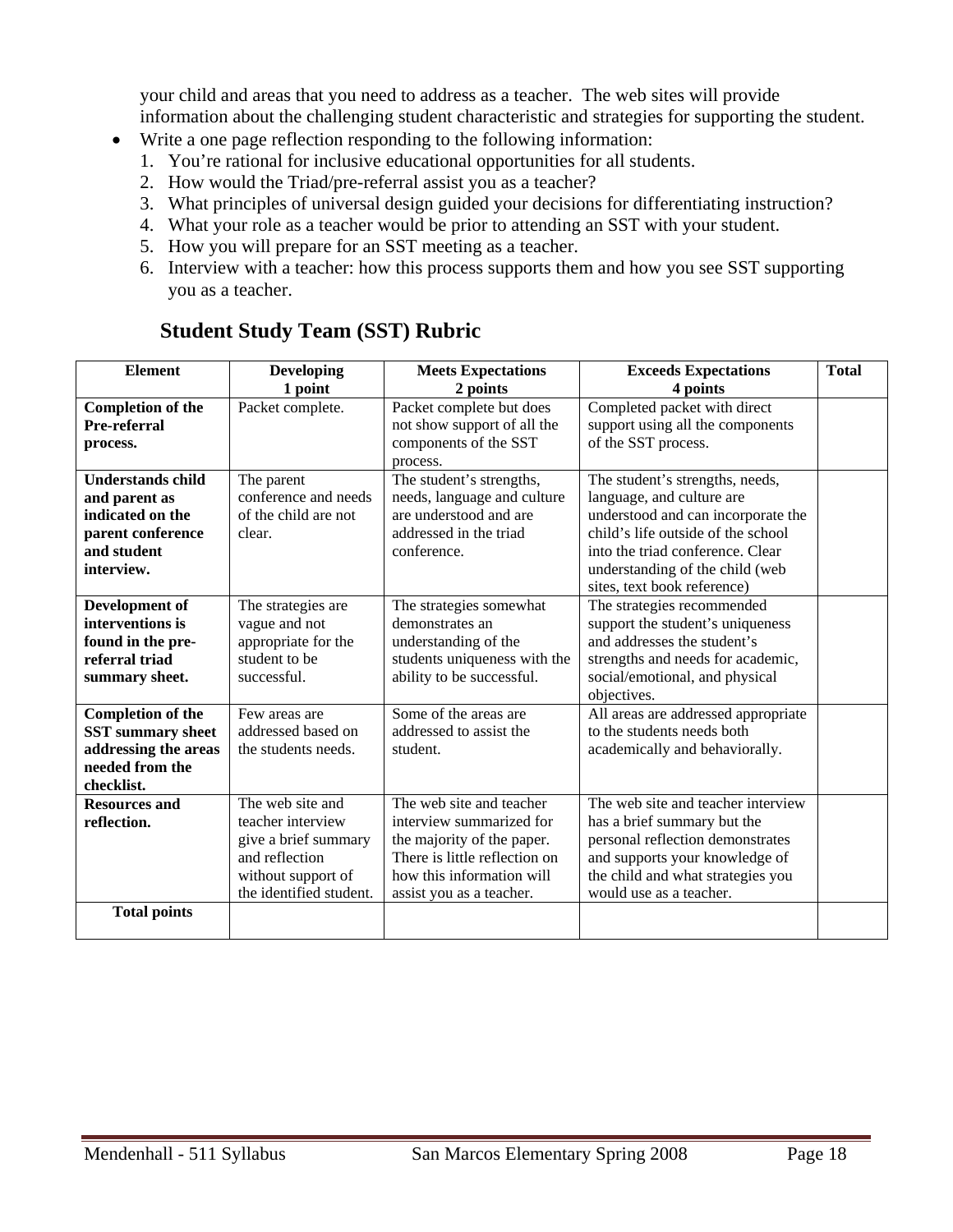**Learner Objectives:** Knowledge and skill in creating an electronic portfolio.

**Assessment:** Teacher candidates apply what they have learned from the required assignments to the TPE's designated in a cogent, first person reflection in TaskStream. Teacher candidates will include all necessary components in their final submission of the electronic portfolio.

| Resource(s):       | Title and necessary information:                                                                                                                                                                                                                                                                                                                                                   |
|--------------------|------------------------------------------------------------------------------------------------------------------------------------------------------------------------------------------------------------------------------------------------------------------------------------------------------------------------------------------------------------------------------------|
| Internet $Site(s)$ | http://lynx.csusm.edu/coe/eportfolio/index.asp<br>This will take you to the CSUSM COE website where you can get help with how<br>to create your electronic portfolio and information on the required elements.<br>http://www.taskstream.com<br>This is the TaskStream home page where you will register for Taskstream and<br>return to when working on your electronic portfolio. |
|                    |                                                                                                                                                                                                                                                                                                                                                                                    |

#### **Task Guidelines for Electronic Portfolio – Taskstream TPEs**

The purpose of the portfolio is to assess how well you meet the TPEs. Although all the artifacts you place (more than 1 per TPE) in your portfolio have been assessed/graded by your professors, it is not clear if you have a thorough understanding of the TPEs and can make the connection between the assignments completed in class with the teaching you have experienced and the TPEs. Your task to write a cogent reflective essay for each TPE on how the artifacts you have chosen provide evidence that shows you have demonstrated meeting each TPE. Each narrative must include a: a) description b) analysis and c) reflection.

#### **Responses to TPE's 6d**

It is important to recognize that the TPEs are threaded throughout the credential program, as a whole, and are addressed multiple times in each course. Even though we are referencing and seeking to understand many TPEs in this course, you are specifically responsible for writing a response for TPE **6d**  in the Task Stream Electronic Portfolio.

Each assigned response will relate to course assignments, discussions, and/or readings that provide a deeper understanding of the specified TPE. As you write, the goal is to describe your learning as it relates to the TPE, to analyze artifacts (assignments) and explain how they are evidence of your learning, and to reflect on the significance of your learning (the "so what") and where you need to go next related to the TPE. A four paragraph structure will help you develop your response. It is suggested to type your response into a *Word* document and paste it into Taskstream once you have proofed it for spelling, grammar and understanding.

#### **TPE Narrative Response Structure**

**1st paragraph: Description:** Introduction to your response that uses the words of the TPE. DO NOT restate the TPE; instead, introduce your reader to the focus of your response as it relates to the TPE. This is basically an extended thesis statement related to the TPE. Use first person language. Introduce the names of the pieces of artifact evidence you will explain and analyze in paragraph 2 and 3.

**2nd paragraph: Analysis of Artifact Evidence #1:** Explain how one attached artifact is evidence of your learning related to the TPE. The key here is "evidence." How does this artifact prove that you have learned something specific related to this TPE? Describe, analyze and reflect on your artifact here **3rd paragraph: Analysis of Artifact Evidence #2:** Explain how another attached artifact is evidence of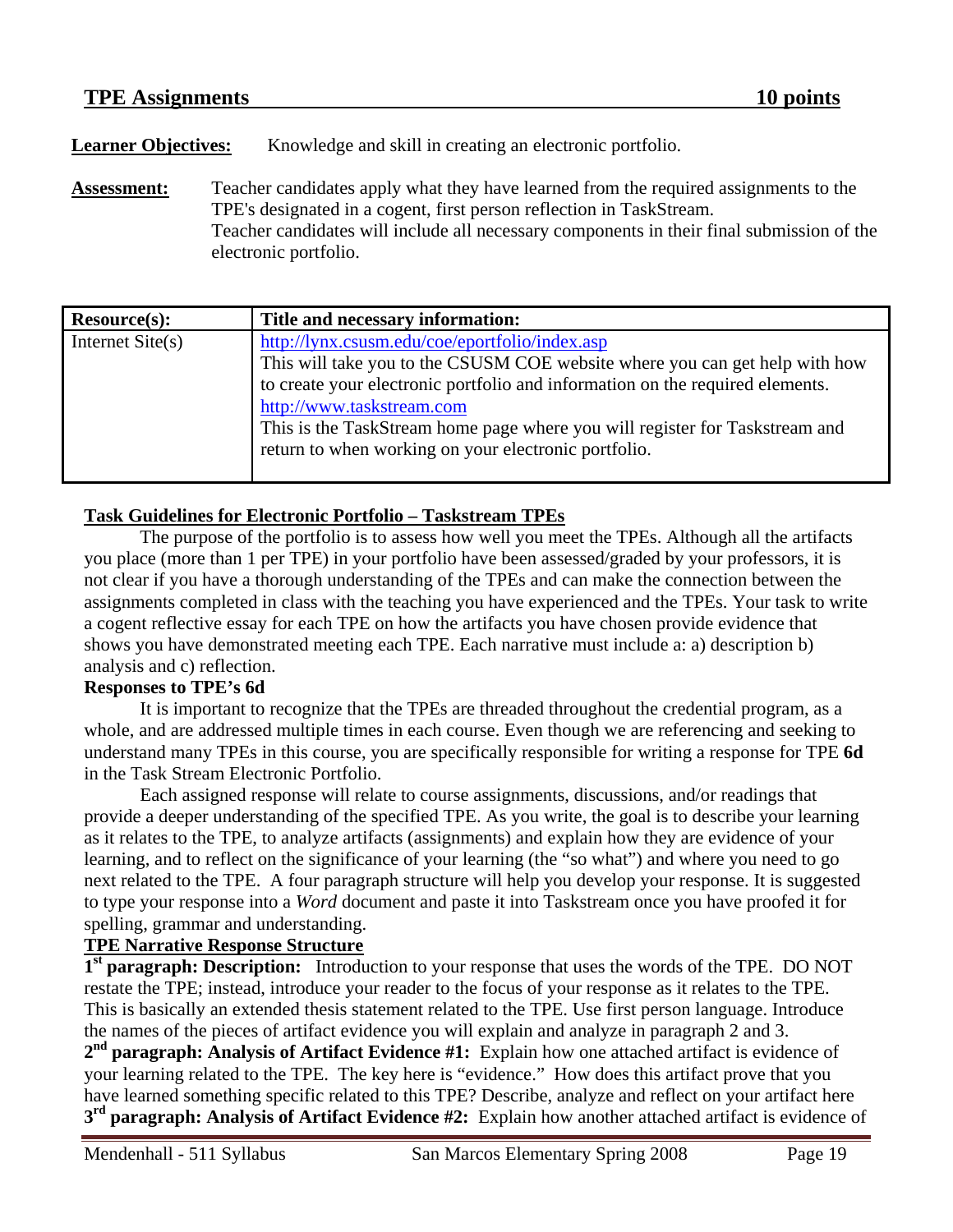your learning related to the TPE. Describe, analyze and reflect on your artifact here.

**4th paragraph: Reflection:** Reflect upon and summarize the significance of your learning overall (connected to the TPE) and explain what you still need to learn related to this TPE. This addresses the "so what?" or "the big picture" of your learning. How does knowing this impact you and students?

#### **Upload your TPE Narrative Response in as a Text**

- Copy the complete TPE response in the word document
- Proof your TPE narrative response. Remember to use spell and grammar check.
- Open your Tasksteam account
- Go to "View My Work"
- Click on "CSUSM Multiple Subject Portfolio" this should take you to "#3 Edit Content"
- Go to the TPE number you are working on
- Go to "Add/Edit"
- Go to Text
- Paste your complete TPE response into the text box
- Check for completeness

#### • **Upload TPE Evidence Artifacts**

- Open your Tasksteam account
- Go to "View My Work"
- Click on "CSUSM Multiple Subject Portfolio" this should take you to "#3 Edit Content"
- Go to the TPE number you are working on
- Go to "Add/Edit"
- Go to Attachment
- Name file. Choose the name you use to refer to the evidence within the TPE Narrative Response. Capitalize like a title.
- Choose your file from your computer and upload your attachment
- Describe your file. Write a sentence or two to elaborate on this evidence beyond it's name.
- If you would like you can select standards that are aligned with the artifact and TPE.
- Spell Check
- Check for attachment format and completeness.

Be succinct in your writing; more is NOT better. State your ideas clearly and keep them grounded in the evidence of your learning as represented by your artifacts. When you submit each TPE response, you will receive feedback from the instructor that asks for revision or says that you are done. You will not get full credit for this assignment if you are asked to revise and you do not. Please continue to check your TaskStream portfolio until the instructor says you are done with each TPE response for the course. More details about using TaskStream will be given in class and can be found on WebCT.

#### **Rubric for Taskstream**

| <b>Element</b> | <b>Beginning to Meet</b><br><b>Expectations</b><br>1 point | <b>Approaching</b><br><b>Expectations</b><br>2 points                                | <b>Meets Expectations</b><br>5 points                                                                         | <b>Total</b><br>points |
|----------------|------------------------------------------------------------|--------------------------------------------------------------------------------------|---------------------------------------------------------------------------------------------------------------|------------------------|
| TPE 6D         | Has some understanding<br>of addressing the TPE            | Understands the format of<br>the TPE but does not<br>address each area<br>adequately | TPE shows the<br>understanding of the<br>concept and has artifacts<br>that relate to the TPE<br>expectations. |                        |
| Total          |                                                            |                                                                                      |                                                                                                               |                        |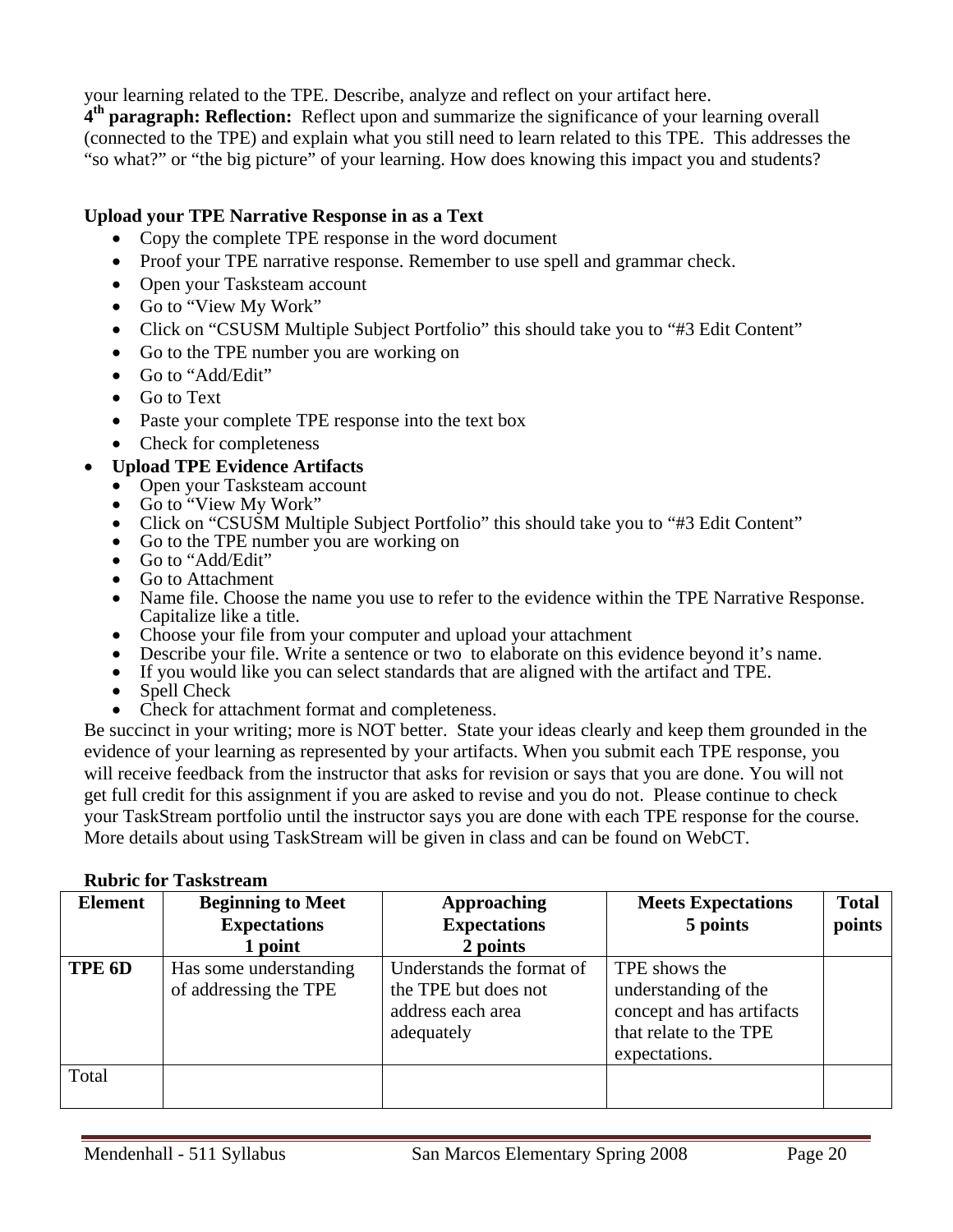#### **TaskStream TPE Response Checklist**

*Your TPE response should include the following DESCRIPTION, ANALYSIS, and REFLECTION sequence and contain a minimum of two artifacts as evidence of your learning. Where possible, include artifacts from both your coursework and your field work.* 

|           | Description Paragraph (DESCRIBE your learning relative to the TPE)       |  |
|-----------|--------------------------------------------------------------------------|--|
|           | Did you identify what part of the TPE you are addressing using language  |  |
|           | from the TPE?                                                            |  |
| $\bullet$ | Did you give an overview of your learning related to the elements of the |  |
|           | TPE you identified above?                                                |  |
| $\bullet$ | Did you name the artifacts you will be explaining in your following      |  |
|           | paragraphs as evidence of your learning?                                 |  |
| $\bullet$ | Did you capitalize the name of your artifact attachments like a title?   |  |
| $\bullet$ | Are you consistent about what you call your evidence?                    |  |
| $\bullet$ | Did you spell out acronym and then introduce acronym in a parenthesis?   |  |
| $\bullet$ | Did you use first person language?                                       |  |
|           | Evidence Paragraph (ANALYZE an artifact to demonstrate your learning)    |  |
| $\bullet$ | Did you identify the artifact you are analyzing?                         |  |
| $\bullet$ | Did you explain how this piece of evidence addresses elements of the     |  |
|           | TPE you outlined in your opening paragraph?                              |  |
| $\bullet$ | Is this artifact a good representation of the elements of this TPE—is it |  |
|           | an effective representation of your learning related to this TPE?        |  |
| $\bullet$ | Did you use first person language?                                       |  |
| $\bullet$ | Did you attach your artifact to your response in TaskStream?             |  |
| $\bullet$ | Does your attachment have an appropriate title and short descriptor?     |  |
|           | Evidence Paragraph (ANALYZE an artifact to demonstrate your learning)    |  |
| $\bullet$ | Did you identify the artifact you are analyzing?                         |  |
| $\bullet$ | Did you explain how this piece of evidence addresses elements of the     |  |
|           | TPE you outlined in your opening paragraph?                              |  |
| $\bullet$ | Is this artifact a good representation of the elements of this TPE—is it |  |
|           | an effective representation of your learning related to this TPE?        |  |
| $\bullet$ | Did you use first person language?                                       |  |
| $\bullet$ | Did you attach your artifact to your response in TaskStream?             |  |
| $\bullet$ | Does your attachment have an appropriate title and short descriptor?     |  |
|           | Reflection Paragraph (REFLECT on your learning and next steps)           |  |
| $\bullet$ | Did you reflect upon and summarize the significance of your learning     |  |
|           | overall (connected to the TPE)                                           |  |
| $\bullet$ | Did you explain what you still need to learn related to this TPE?        |  |
| $\bullet$ | Did you use first person language?                                       |  |